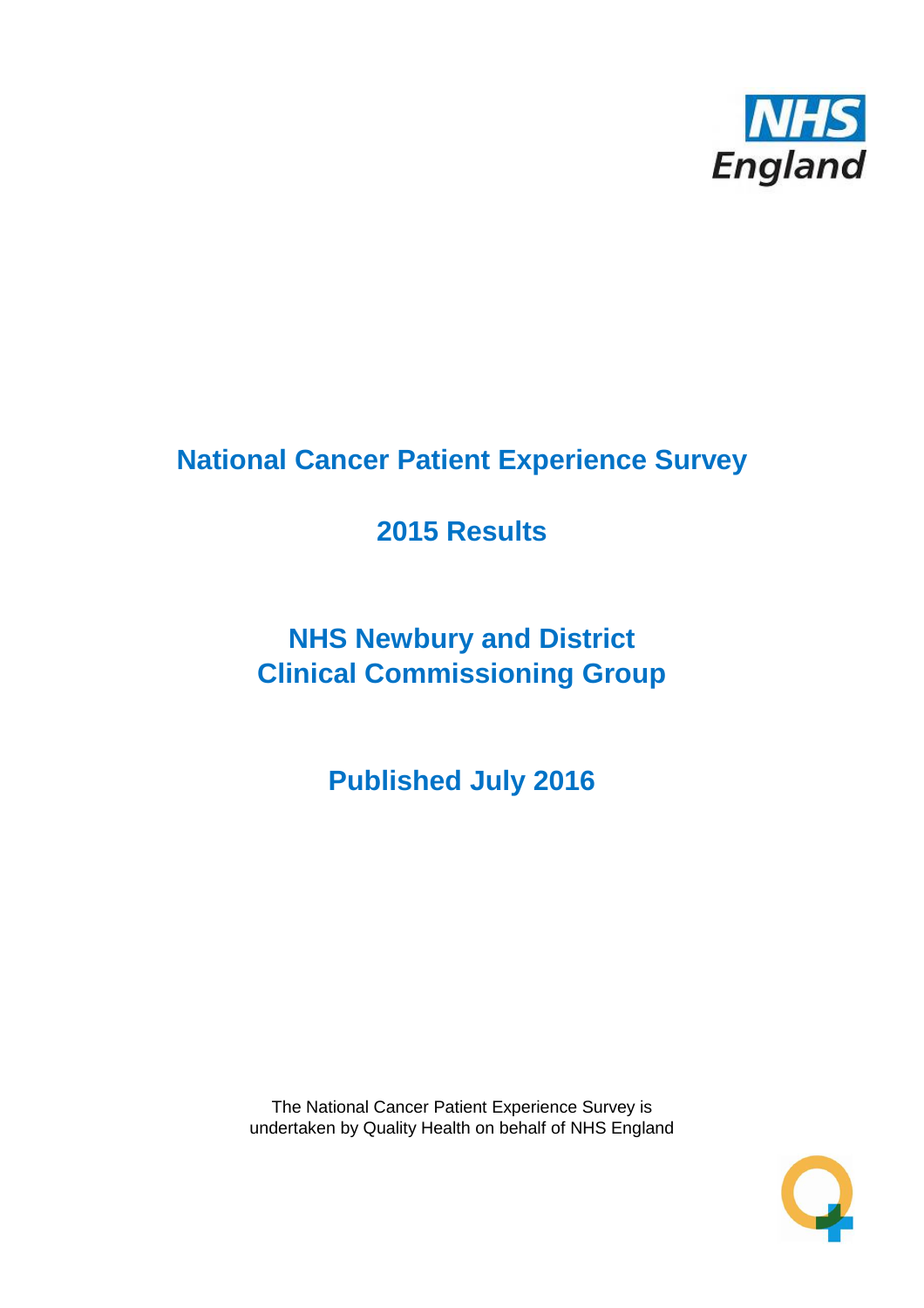### **Introduction**

The National Cancer Patient Experience Survey 2015 is the fifth iteration of the survey first undertaken in 2010. It has been designed to monitor national progress on cancer care; to provide information to drive local quality improvements; to assist commissioners and providers of cancer care; and to inform the work of the various charities and stakeholder groups supporting cancer patients.

The survey was overseen by a national Cancer Patient Experience Advisory Group. This Advisory Group set the principles and objectives of the survey programme and guided questionnaire development.

The survey was commissioned and managed by NHS England. The survey provider, Quality Health, is responsible for designing, running and analysing the survey.

Full national results and other reports are available at www.ncpes.co.uk

Further details on the survey methodology and changes to the 2015 survey can be found in the Annex. Note that a number of significant changes were made to the 2015 survey so caution should be taken in directly comparing data from the 2015 survey to the findings of the previous CPES surveys. No comparisons with previous surveys are presented in this report.

#### **This report**

The report shows how this CCG scored for each question in the survey, compared with national results. It is aimed at helping individual CCGs to understand their performance and identify areas for local improvement.

Note that responses for questions with 1-20 respondents have been suppressed. This is to protect patient confidentiality and because uncertainty around the result is too great.

#### **Data tables**

The data tables presented in this report show the following for each question:

- **Column 1** shows the number of respondents to this question
- **Column 2** shows the unadjusted 2015 score for this CCG
- **Column 3** shows the case-mix adjusted 2015 score for this CCG
- **Column 4** shows the lower limit of the expected range of scores for this CCG (the top of the pale blue section on the Comparability chart - see below)
- **Column 5** shows the upper limit of the expected range of scores for this CCG (the bottom of the dark blue section on the Comparability chart - see below)
- **Column 6** shows the National Average score for this question.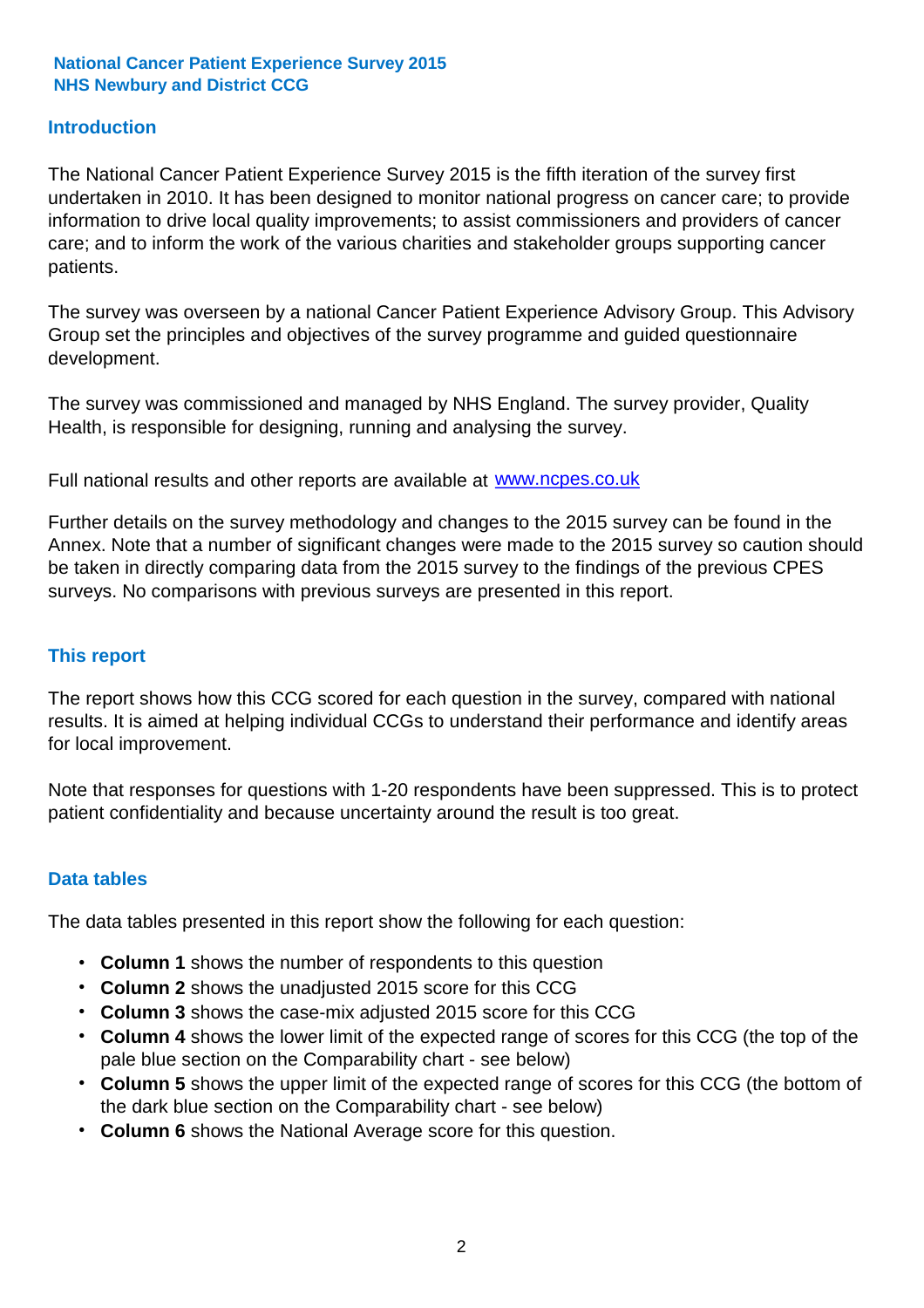Results for individual response options are presented in the detailed data tables **WWW.ncpes.co.uk** Confidence Intervals for unadjusted and case-mix adjusted data are provided in these tables.

Expected ranges and 95% Confidence Intervals highlight the uncertainty around the results. The size of the expected ranges and confidence intervals will be different for each question, and depends on the number of respondents and the range of their responses.

For further details on case-mix adjustment and the scoring methodology used, please refer to the Annex.

### **Comparability charts**

For the 2015 survey, we have adopted the CQC standard for reporting comparative performance, based on calculation of "expected ranges". This means that CCGs will be flagged as outliers only if there is statistical evidence that their scores deviate (positively or negatively) from the range of scores that would be expected for CCGs of the same size.

The Comparability charts in this report show a bar with these expected ranges (in grey), higher than expected (in dark blue), and lower than expected (in pale blue). A black dot represents the actual score of this CCG.

The same colour convention has been used in Column 3 of the Data tables.

For further details on expected ranges, please refer to the technical document at **www.ncpes.co.uk** 

#### **Tumour group tables**

The final set of tables in this report show the scores for each question for each of the 13 tumour groups, with a comparative national score for that tumour group.

These breakdowns are intended as additional information for CCGs to understand the differences between the experiences of patients with different types of cancer. The numbers are generally relatively small and may not be statistically significant. They should therefore be treated with some caution.

#### **Notes on specific questions**

Question 5 in the survey has not been scored. However, the unscored data is useful and has been published alongside the other results in this report. This question asked respondents to "tick all that apply". The results show all of the responses given including where respondents chose two or more options.

Questions used to direct respondents to different parts of the survey (questions 4, 17, 24, 27, 40, 43, 46) and other demographic and information questions are not reported.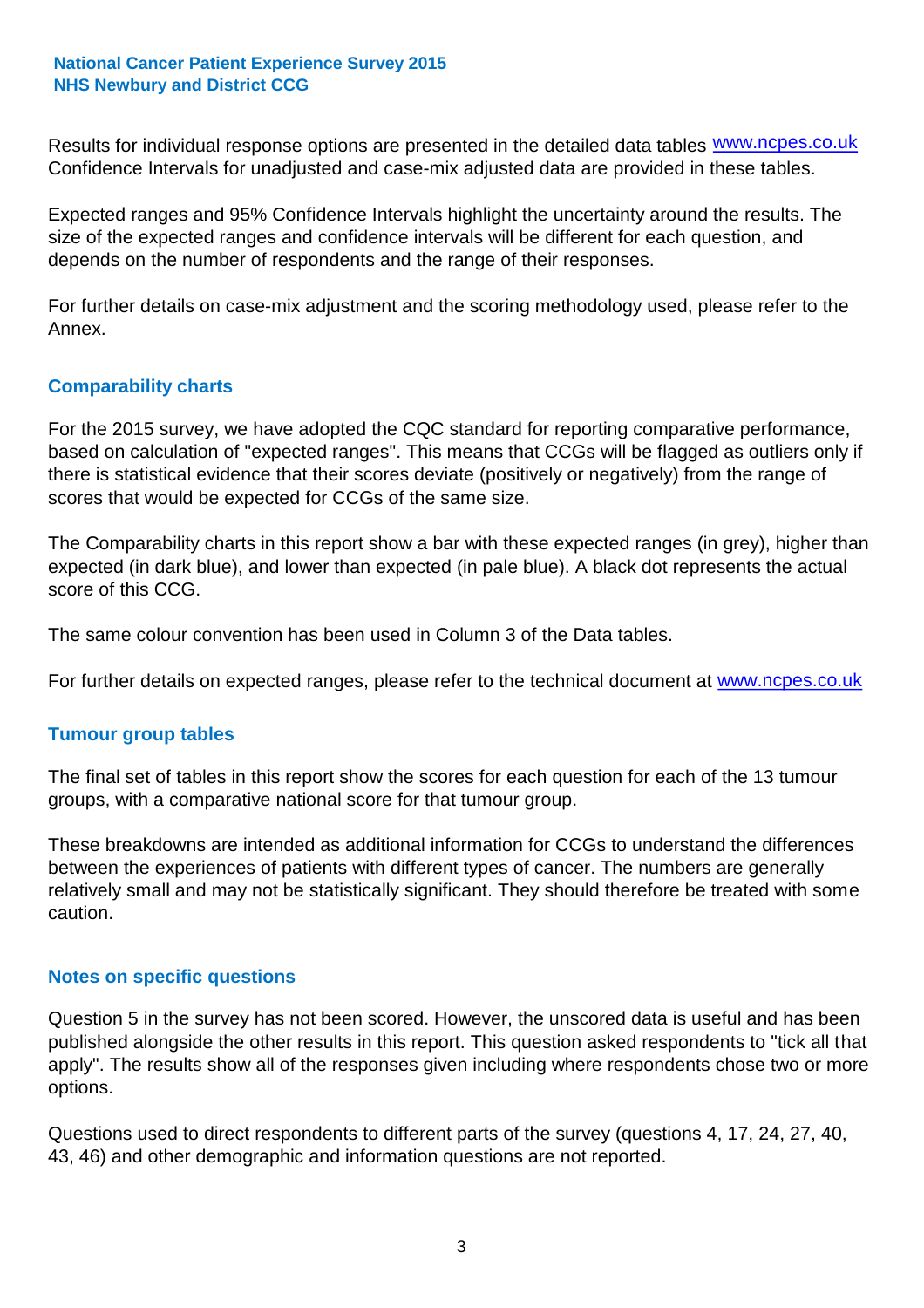#### **How to use the data**

Unadjusted data should be used to see the actual responses from patients relating to the CCG.

Case-mix adjusted data, together with expected ranges, should be used to understand whether the results are significantly higher or lower than national results.

Case-mix adjusted data, together with (case-mix adjusted) Confidence Intervals (presented in the detailed data tables **www.ncpes.co.uk**), should be used to understand whether the results are significantly higher or lower than the results for another CCG.

#### **Response rates**

Numbers of respondents by tumour group, age and gender can be found in the Annex.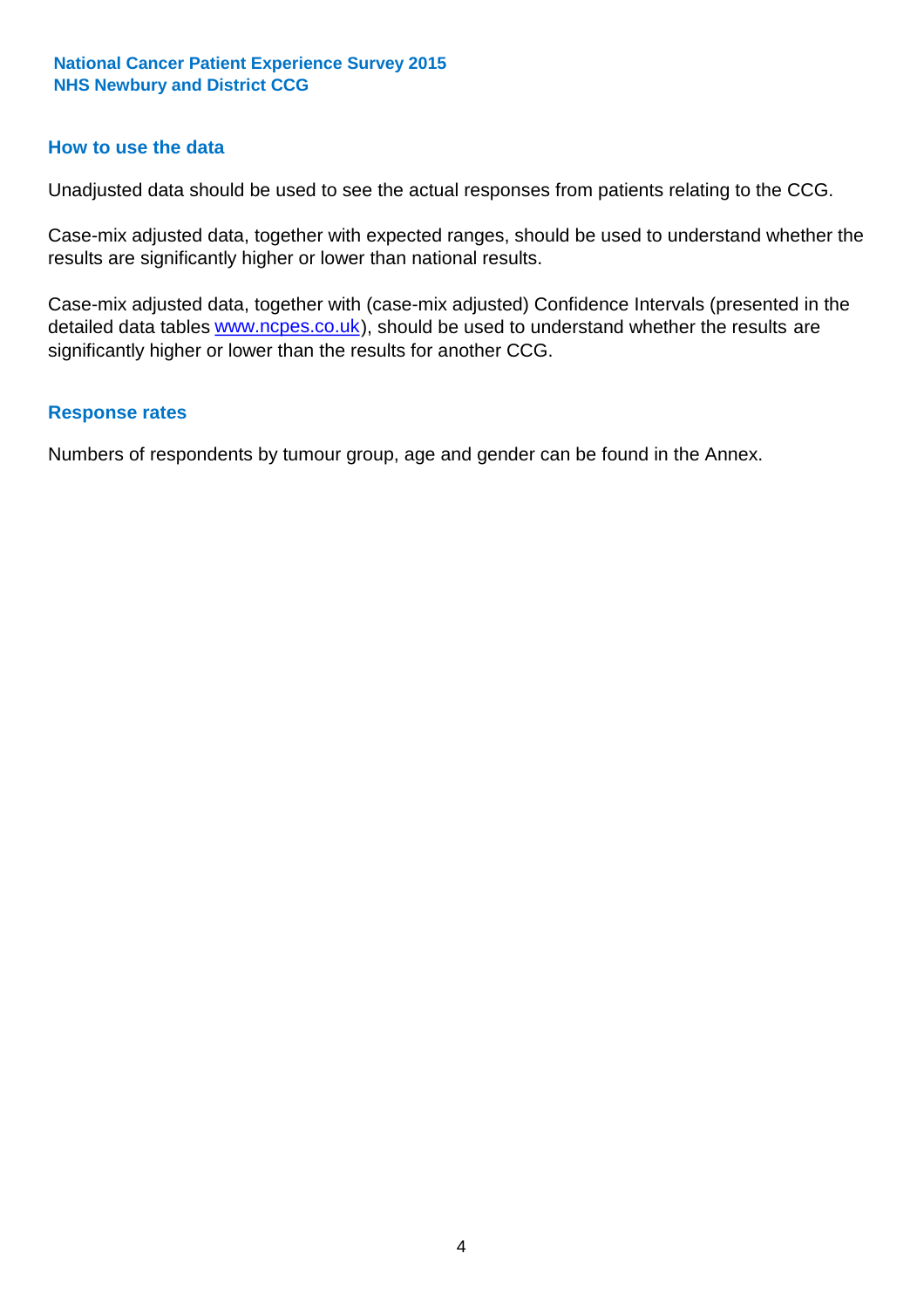### **Executive Summary**

average rating of 8.7. Asked to rate their care on a scale of zero (very poor) to 10 (very good), respondents gave an

The following questions are included in phase 1 of the Cancer Dashboard developed by Public Health England and NHS England\*:

- **80%** of respondents said that they were definitely involved as much as they wanted to be in decisions about their care and treatment
- **92%** of respondents said that they were given the name of a Clinical Nurse Specialist who would support them through their treatment
- when asked how easy or difficult it had been to contact their Clinical Nurse Specialist 84% of respondents said that it had been 'quite easy' or 'very easy'
- **86%** of respondents said that, overall, they were always treated with dignity and respect they were in hospital
- **98%** of respondents said that hospital staff told them who to contact if they were worried about their condition or treatment after they left hospital
- **68%** of respondents said that they thought the GPs and nurses at their general practice definitely did everything they could to support them while they were having cancer treatment.

Detailed results for these and other questions are set out in the sections that follow.

#### www.cancerdata.nhs.uk/dashboard

The questions were selected in discussion with the national Cancer Patient Experience Advisory Group and reflect four key patient experience domains: provision of information; involvement in decisions; care transition; interpersonal relations, respect and dignity. The figures presented above are all case-mix adjusted.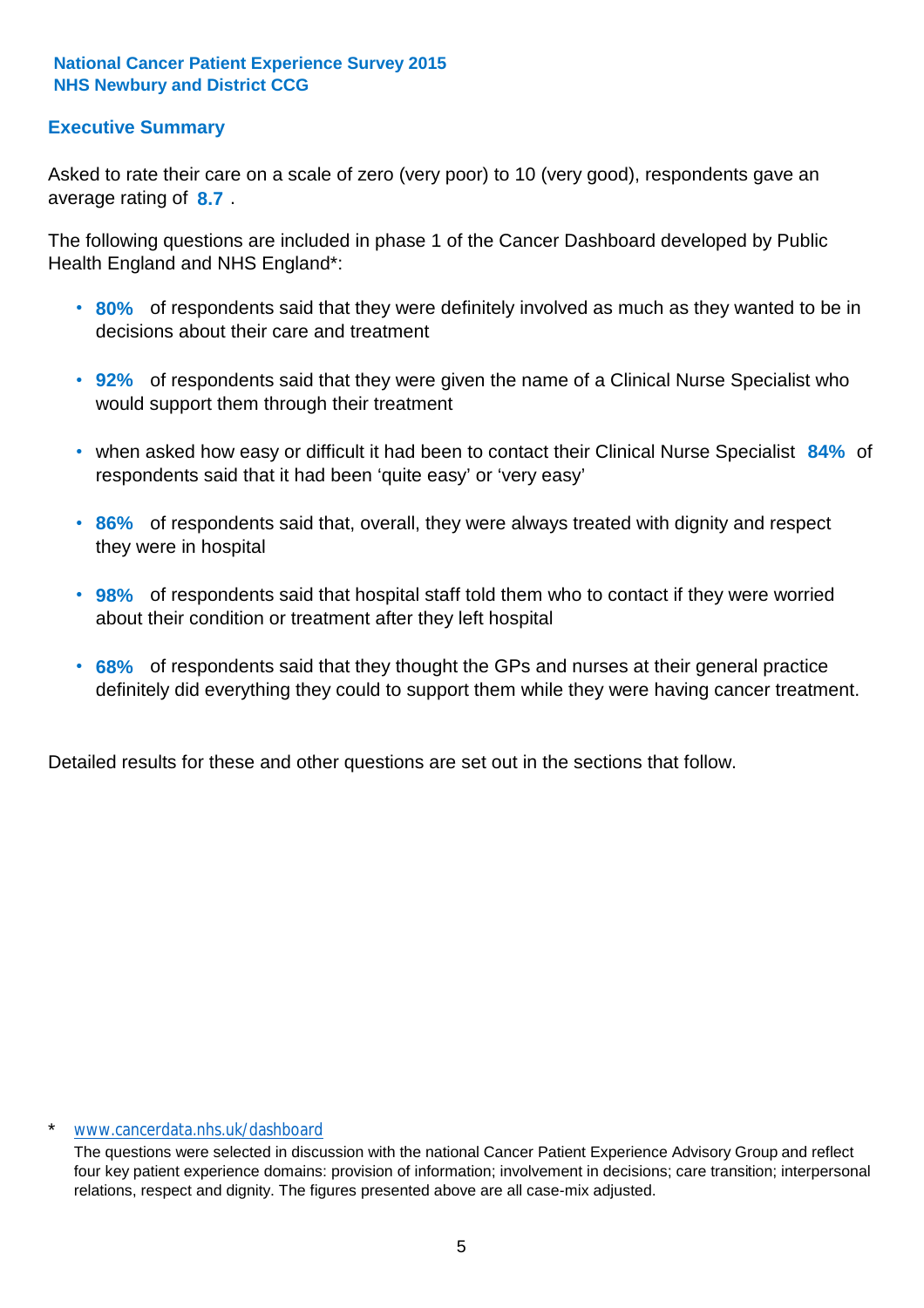## **CCG results**

## **Seeing your GP**



|    |                                                                |                                         |                             |               | 2015 Case-mix Adjusted     |                            |                        |
|----|----------------------------------------------------------------|-----------------------------------------|-----------------------------|---------------|----------------------------|----------------------------|------------------------|
|    | Question                                                       | respondents<br>Number<br>$\overline{a}$ | 2015<br>Unadjusted<br>Score | 2015<br>Score | Expected<br>range<br>lower | Expected<br>range<br>nbber | National Average Score |
| Q1 | Saw GP once / twice before being told had to go to<br>hospital | 82                                      | 79%                         | 78%           | 67%                        | 85%                        | 76%                    |
| Q2 | Patient thought they were seen as soon as necessary            | 99                                      | 80%                         | 79%           | 75%                        | 90%                        | 82%                    |

|    |                                                                             |                                                 | No. |
|----|-----------------------------------------------------------------------------|-------------------------------------------------|-----|
|    | Beforehand, did you have all the<br>information you needed about your test? | Yes                                             |     |
|    |                                                                             | No, I would have liked more written information |     |
| Q5 |                                                                             | No, I would have liked more verbal information  |     |
|    |                                                                             | I did not need / want any information           |     |
|    |                                                                             | Don't know / can't remember                     |     |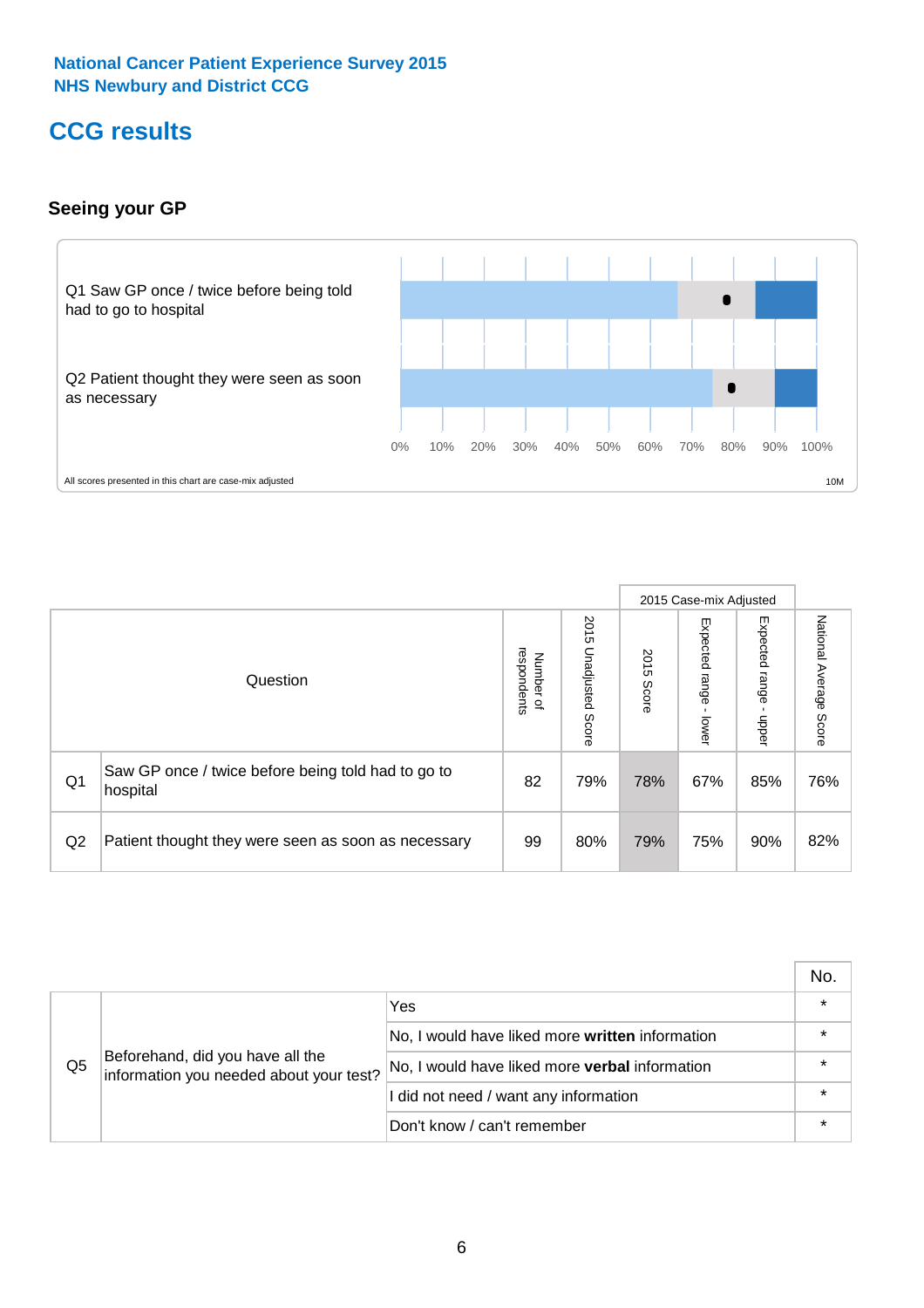### **Diagnostic tests**



|                |                                                                       |                                    |                             |               | 2015 Case-mix Adjusted  |                         |                           |
|----------------|-----------------------------------------------------------------------|------------------------------------|-----------------------------|---------------|-------------------------|-------------------------|---------------------------|
|                | Question                                                              | Number of<br>respondents<br>Number | 2015<br>Unadjusted<br>Score | 2015<br>Score | Expected range<br>lower | Expected range<br>nbber | National Average<br>Score |
| Q <sub>6</sub> | The length of time waiting for the test to be done was<br>about right | 88                                 | 86%                         | 86%           | 79%                     | 94%                     | 87%                       |
| Q7             | Given complete explanation of test results in<br>understandable way   | 88                                 | 85%                         | 84%           | 70%                     | 87%                     | 79%                       |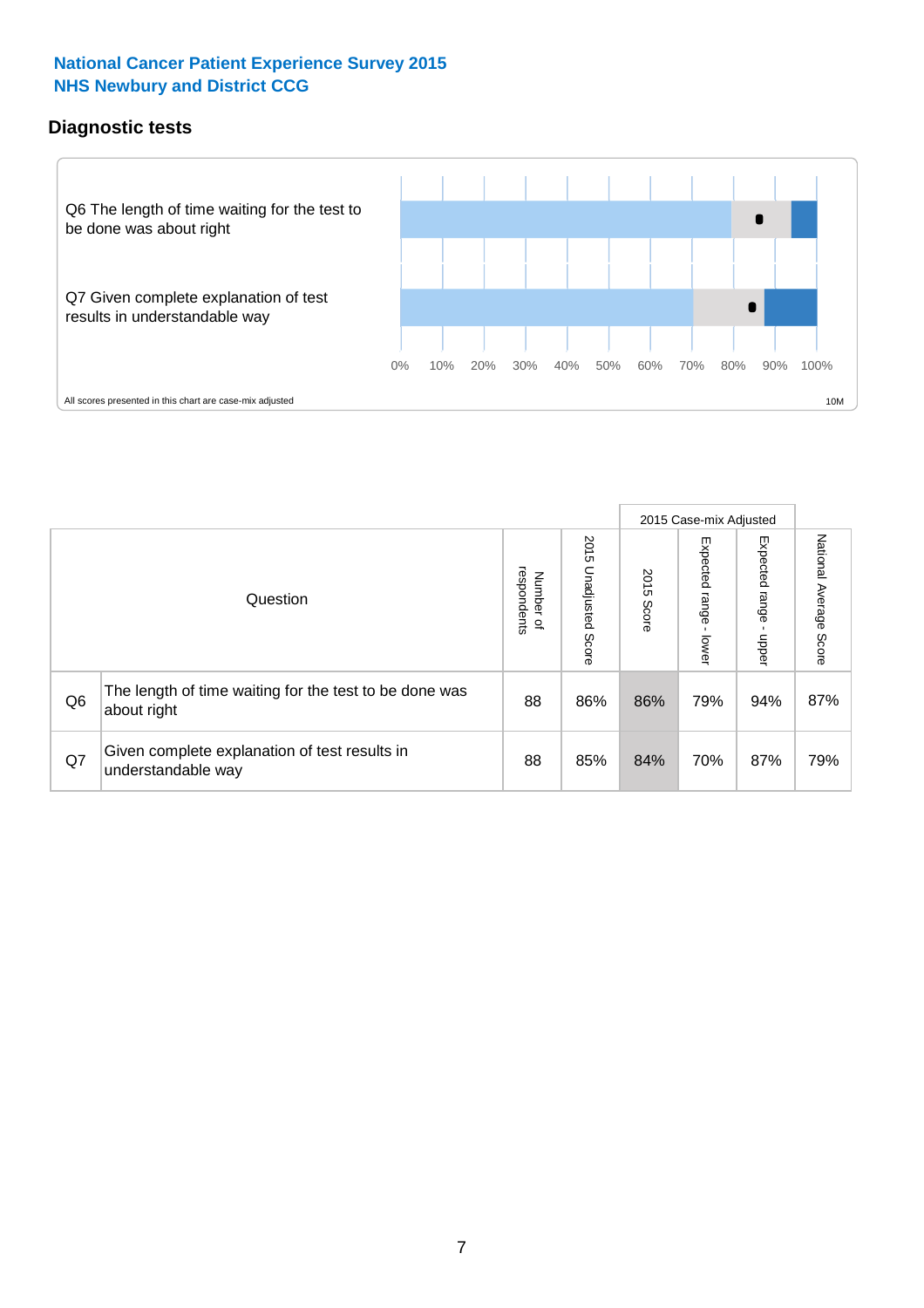#### **Finding out what was wrong with you**



|                |                                                                                            |                          |                       |               | 2015 Case-mix Adjusted                  |                           |                        |
|----------------|--------------------------------------------------------------------------------------------|--------------------------|-----------------------|---------------|-----------------------------------------|---------------------------|------------------------|
|                | Question                                                                                   | respondents<br>Number of | 2015 Unadjusted Score | 2015<br>Score | Expected range<br>$\mathbf{L}$<br>lower | Expected range -<br>hbber | National Average Score |
| Q8             | Patient told they could bring a family member or friend<br>when first told they had cancer | 81                       | 85%                   | 85%           | 70%                                     | 88%                       | 79%                    |
| Q <sub>9</sub> | Patient felt they were told sensitively that they had cancer                               | 100                      | 85%                   | 85%           | 77%                                     | 91%                       | 84%                    |
| Q10            | Patient completely understood the explanation of what<br>was wrong                         | 99                       | 78%                   | 76%           | 64%                                     | 82%                       | 73%                    |
| Q11            | Patient given easy to understand written information<br>about the type of cancer they had  | 89                       | 74%                   | 74%           | 62%                                     | 81%                       | 72%                    |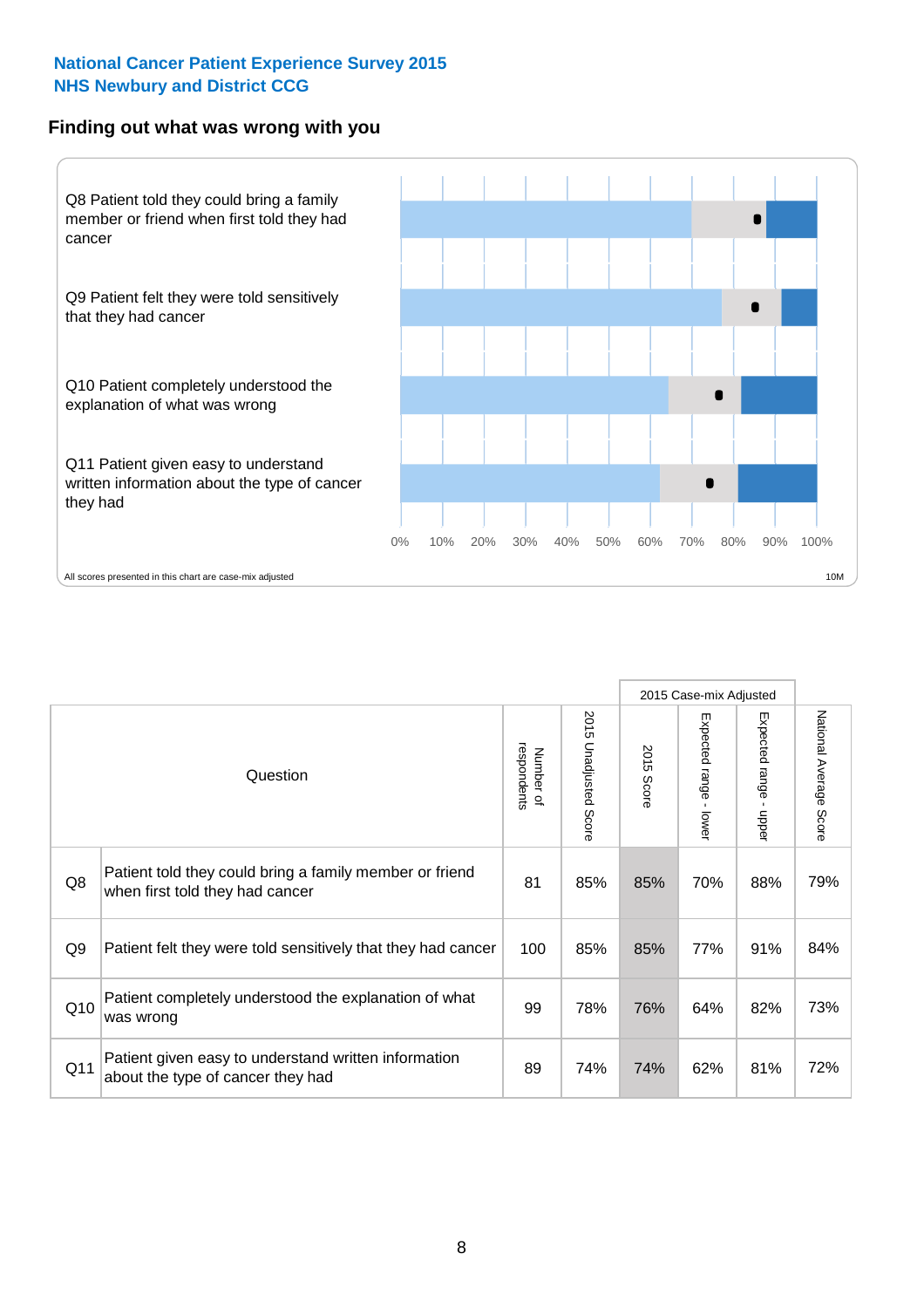### **Finding out what was wrong with you**



|     |                                                                                         |    |                                 | 2015 Case-mix Adjusted |                                         |                           |                        |
|-----|-----------------------------------------------------------------------------------------|----|---------------------------------|------------------------|-----------------------------------------|---------------------------|------------------------|
|     | Question                                                                                |    | 2015<br><b>Unadjusted Score</b> | 2015<br>Score          | Expected range<br>$\mathbf{r}$<br>lower | Expected range<br>- nbbeu | National Average Score |
| Q12 | Patient felt that treatment options were completely<br>explained                        | 88 | 86%                             | 86%                    | 75%                                     | 91%                       | 83%                    |
| Q13 | Possible side effects explained in an understandable way                                | 97 | 74%                             | 74%                    | 64%                                     | 82%                       | 73%                    |
| Q14 | Patient given practical advice and support in dealing with<br>side effects of treatment | 97 | 69%                             | 69%                    | 57%                                     | 76%                       | 66%                    |
| Q15 | Patient definitely told about side effects that could affect<br>them in the future      | 92 | 54%                             | 53%                    | 44%                                     | 65%                       | 54%                    |
| Q16 | Patient definitely involved in decisions about care and<br>treatment                    | 95 | 81%                             | 80%                    | 69%                                     | 86%                       | 78%                    |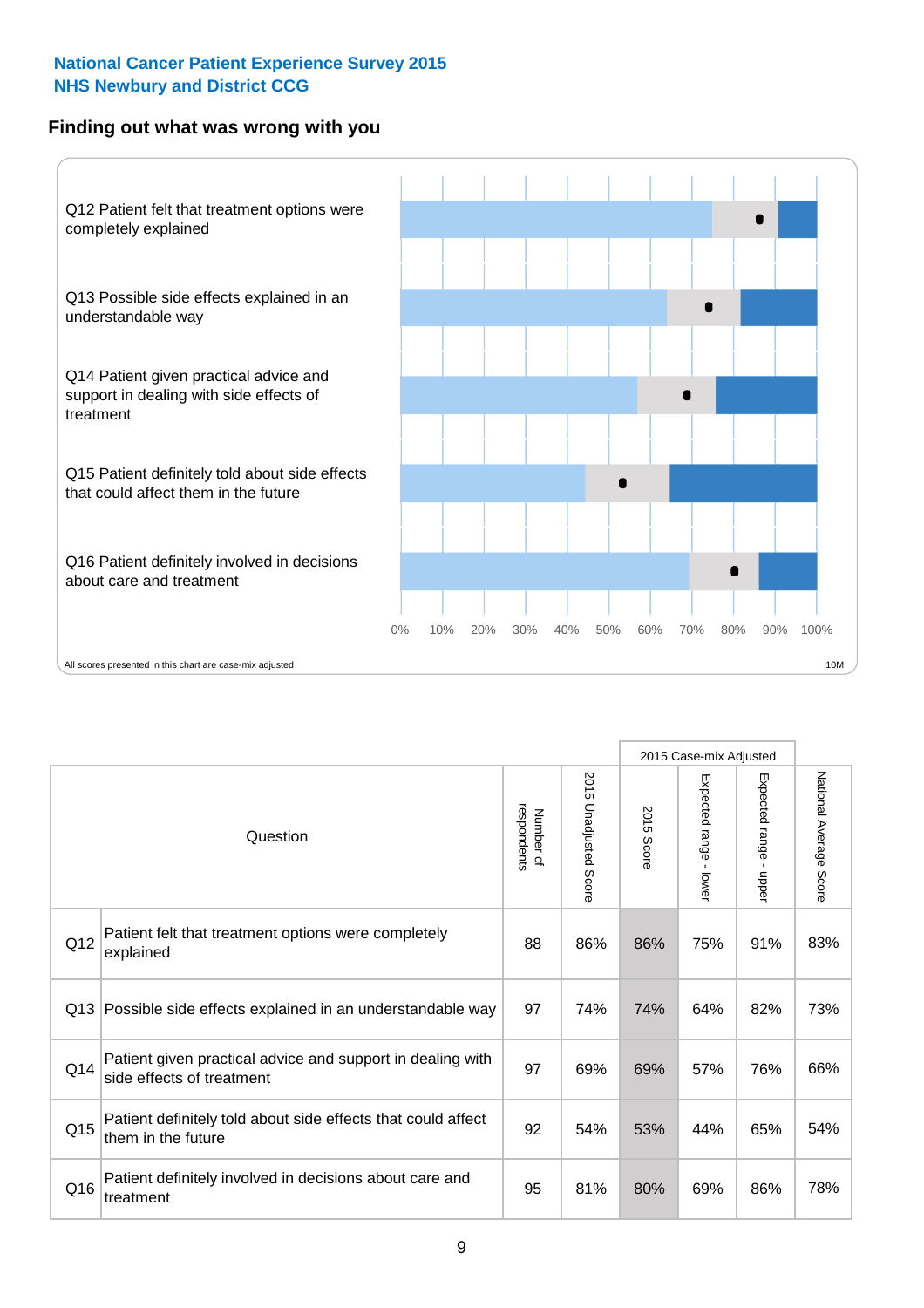### **Clinical Nurse Specialist**



|     |                                                                                     |                          |                       |               | 2015 Case-mix Adjusted  |                         |                                  |
|-----|-------------------------------------------------------------------------------------|--------------------------|-----------------------|---------------|-------------------------|-------------------------|----------------------------------|
|     | Question                                                                            | Number of<br>respondents | 2015 Unadjusted Score | 2015<br>Score | Expected range<br>lower | Expected range<br>nbber | National Average<br><b>Score</b> |
| Q17 | Patient given the name of the CNS who would support<br>them through their treatment | 97                       | 93%                   | 92%           | 84%                     | 96%                     | 90%                              |
| Q18 | Patient found it easy to contact their CNS                                          | 76                       | 84%                   | 84%           | 79%                     | 95%                     | 87%                              |
| Q19 | Get understandable answers to important questions all or<br>most of the time        | 78                       | 87%                   | 86%           | 81%                     | 96%                     | 89%                              |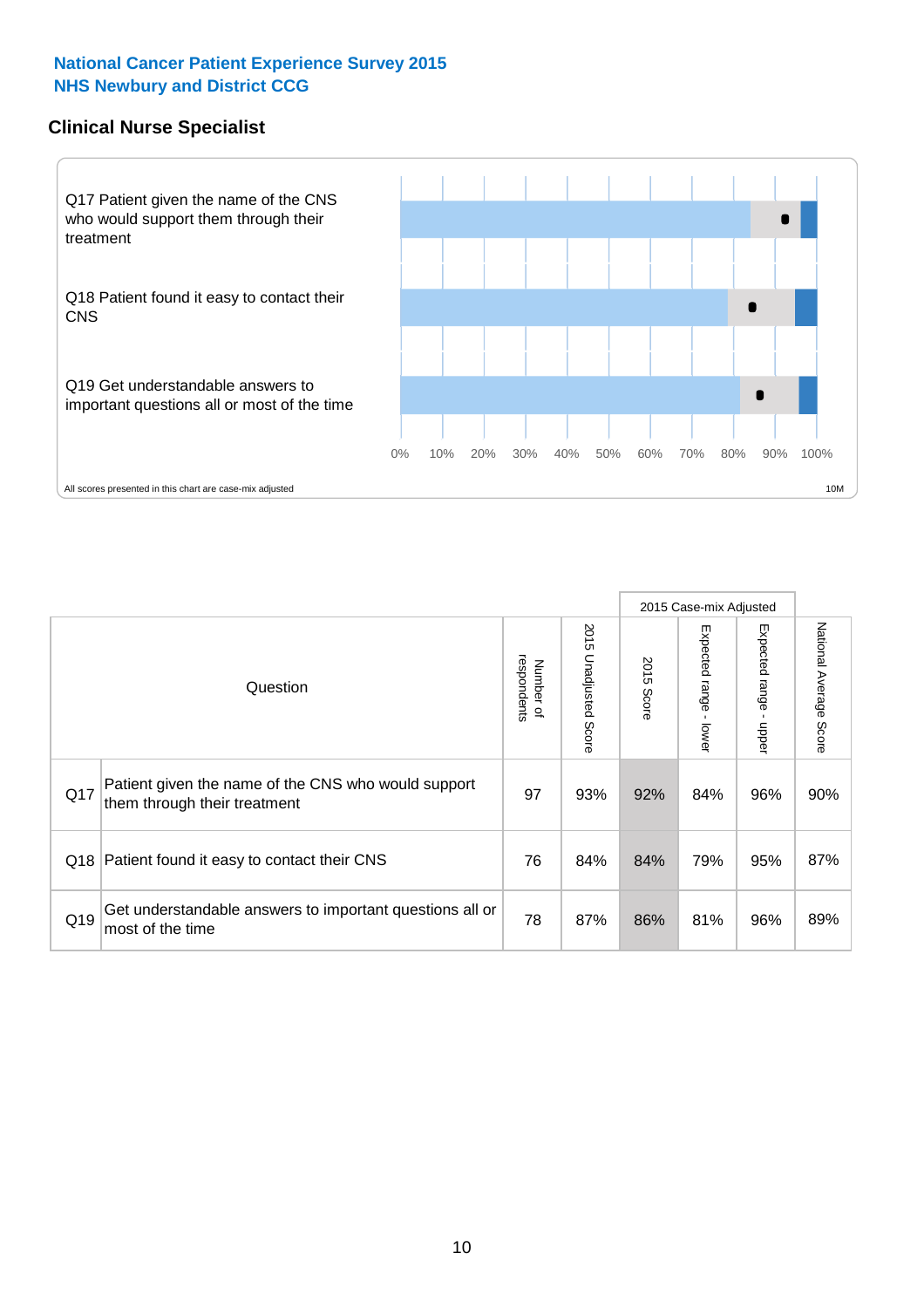#### **Support for people with cancer**



|                 |                                                                                            |                          |                                 |               | 2015 Case-mix Adjusted  |                                         |                        |
|-----------------|--------------------------------------------------------------------------------------------|--------------------------|---------------------------------|---------------|-------------------------|-----------------------------------------|------------------------|
|                 | Question                                                                                   | respondents<br>Number of | 2015<br><b>Unadjusted Score</b> | 2015<br>Score | Expected range<br>lower | Expected range<br>$\mathbf{I}$<br>nbber | National Average Score |
| Q <sub>20</sub> | Hospital staff gave information about support groups                                       | 80                       | 84%                             | 82%           | 75%                     | 91%                                     | 83%                    |
| Q <sub>21</sub> | Hospital staff gave information about impact cancer could<br>have on day to day activities | 61                       | 82%                             | 81%           | 71%                     | 91%                                     | 81%                    |
| Q22             | Hospital staff gave information on getting financial help                                  | 46                       | 48%                             | 45%           | 40%                     | 69%                                     | 55%                    |
| Q <sub>23</sub> | Hospital staff told patient they could get free prescriptions                              | 47                       | 87%                             | 86%           | 69%                     | 92%                                     | 80%                    |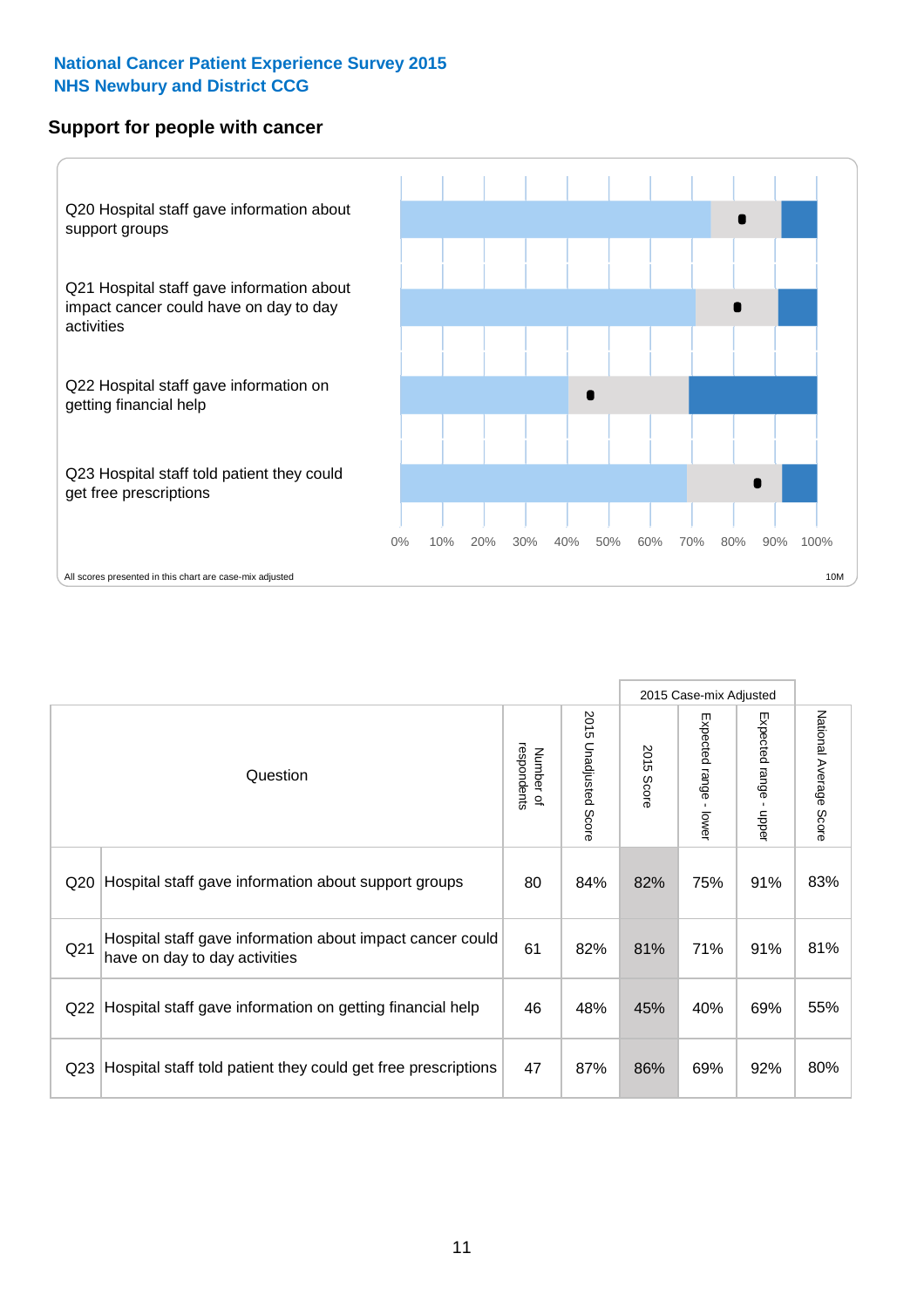## **Operations**



|     |                                                                 |                                              |                             |                   | 2015 Case-mix Adjusted     |                            |                              |
|-----|-----------------------------------------------------------------|----------------------------------------------|-----------------------------|-------------------|----------------------------|----------------------------|------------------------------|
|     | Question                                                        | respondents<br>Number<br>$\overline{\sigma}$ | 2015<br>Unadjusted<br>Score | 201<br>c<br>Score | Expected<br>range<br>lower | Expected<br>range<br>doper | National<br>Average<br>Score |
| Q26 | Staff explained how operation had gone in<br>understandable way | 56                                           | 82%                         | 81%               | 67%                        | 88%                        | 78%                          |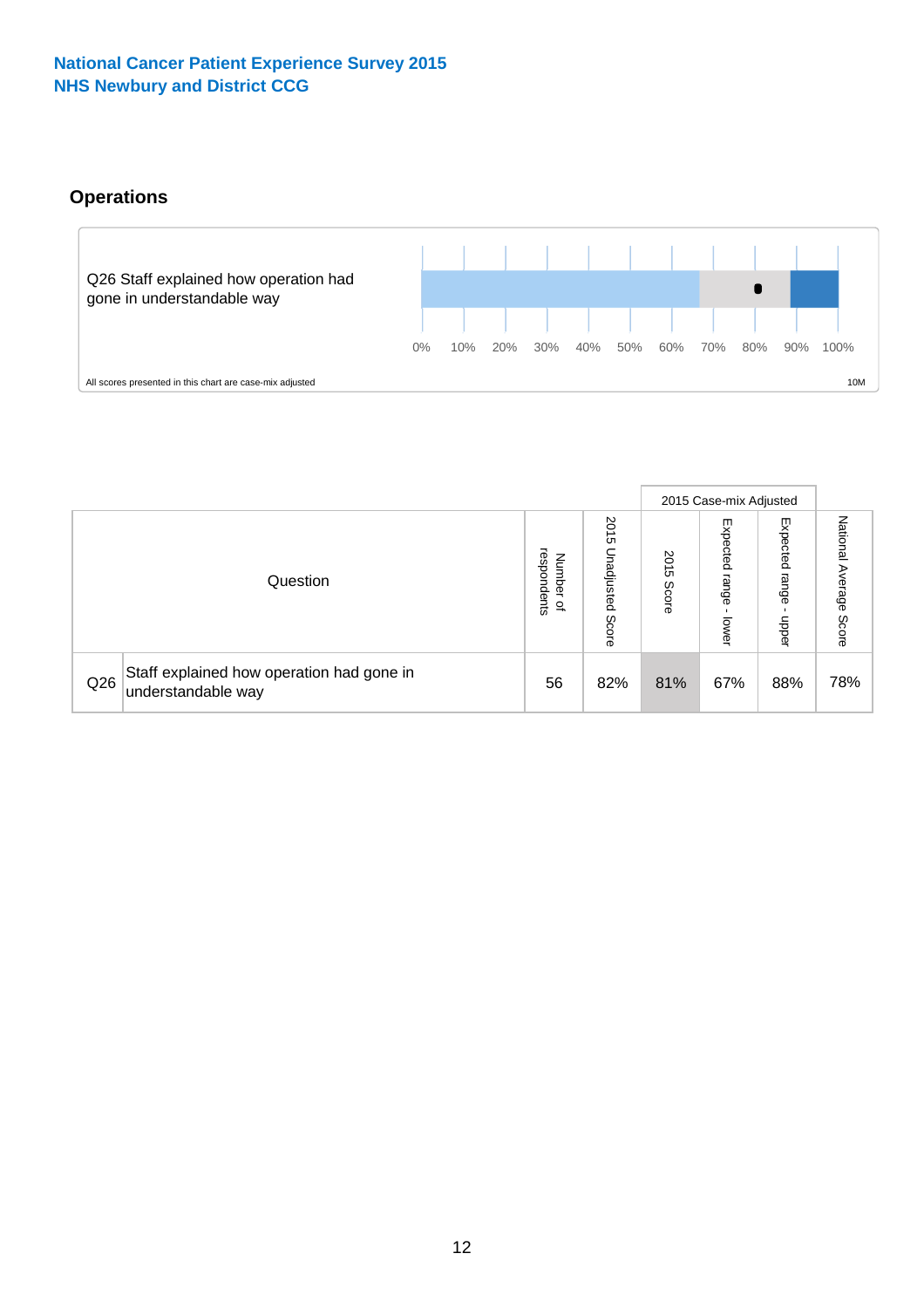## **Hospital care as an inpatient (Part 1 of 3)**



All scores presented in this chart are case-mix adjusted  $\blacksquare$  and  $\blacksquare$  and  $\blacksquare$  and  $\blacksquare$  and  $\blacksquare$  10M

|                 |                                                                                           |                          |                       |               | 2015 Case-mix Adjusted                  |                                           |                        |
|-----------------|-------------------------------------------------------------------------------------------|--------------------------|-----------------------|---------------|-----------------------------------------|-------------------------------------------|------------------------|
|                 | Question                                                                                  | respondents<br>Number of | 2015 Unadjusted Score | 2015<br>Score | Expected range<br>$\mathbf{r}$<br>lower | Expected range<br>$\blacksquare$<br>nbber | National Average Score |
| Q <sub>28</sub> | Groups of doctors or nurses did not talk in front of patient<br>as if they were not there | 64                       | 80%                   | 78%           | 72%                                     | 91%                                       | 81%                    |
| Q29             | Patient had confidence and trust in all doctors treating<br>them                          | 64                       | 84%                   | 84%           | 75%                                     | 93%                                       | 84%                    |
| Q30             | Patient's family or someone close definitely had<br>opportunity to talk to doctor         | 47                       | 79%                   | 78%           | 59%                                     | 85%                                       | 72%                    |
| Q <sub>31</sub> | Patient had confidence and trust in all ward nurses                                       | 64                       | 70%                   | 71%           | 61%                                     | 83%                                       | 72%                    |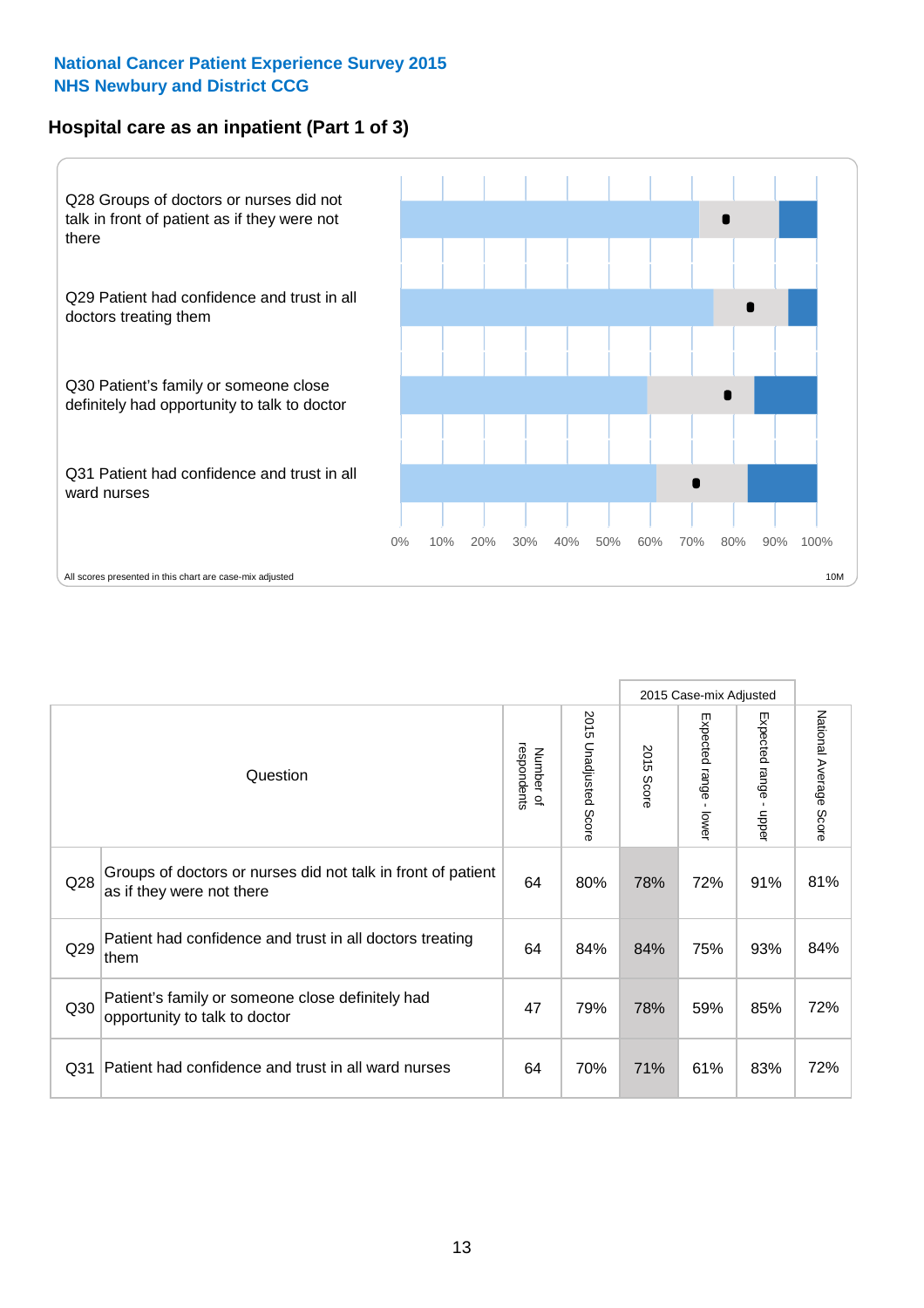## **Hospital care as an inpatient (Part 2 of 3)**



|                 |                                                                         |                          |                       |               | 2015 Case-mix Adjusted |                                         |                        |
|-----------------|-------------------------------------------------------------------------|--------------------------|-----------------------|---------------|------------------------|-----------------------------------------|------------------------|
|                 | Question                                                                | respondents<br>Number of | 2015 Unadjusted Score | 2015<br>Score | Expected range - lower | Expected range<br>$\mathbf{r}$<br>nbber | National Average Score |
| Q <sub>32</sub> | Always / nearly always enough nurses on duty                            | 63                       | 59%                   | 58%           | 54%                    | 78%                                     | 66%                    |
| Q <sub>33</sub> | All staff asked patient what name they preferred to be<br>called by     | 63                       | 75%                   | 75%           | 53%                    | 80%                                     | 67%                    |
| Q <sub>34</sub> | Always given enough privacy when discussing condition<br>or treatment   | 64                       | 83%                   | 82%           | 76%                    | 94%                                     | 85%                    |
| Q35             | Patient was able to discuss worries or fears with staff<br>during visit | 40                       | 45%                   | 45%           | 36%                    | 67%                                     | 52%                    |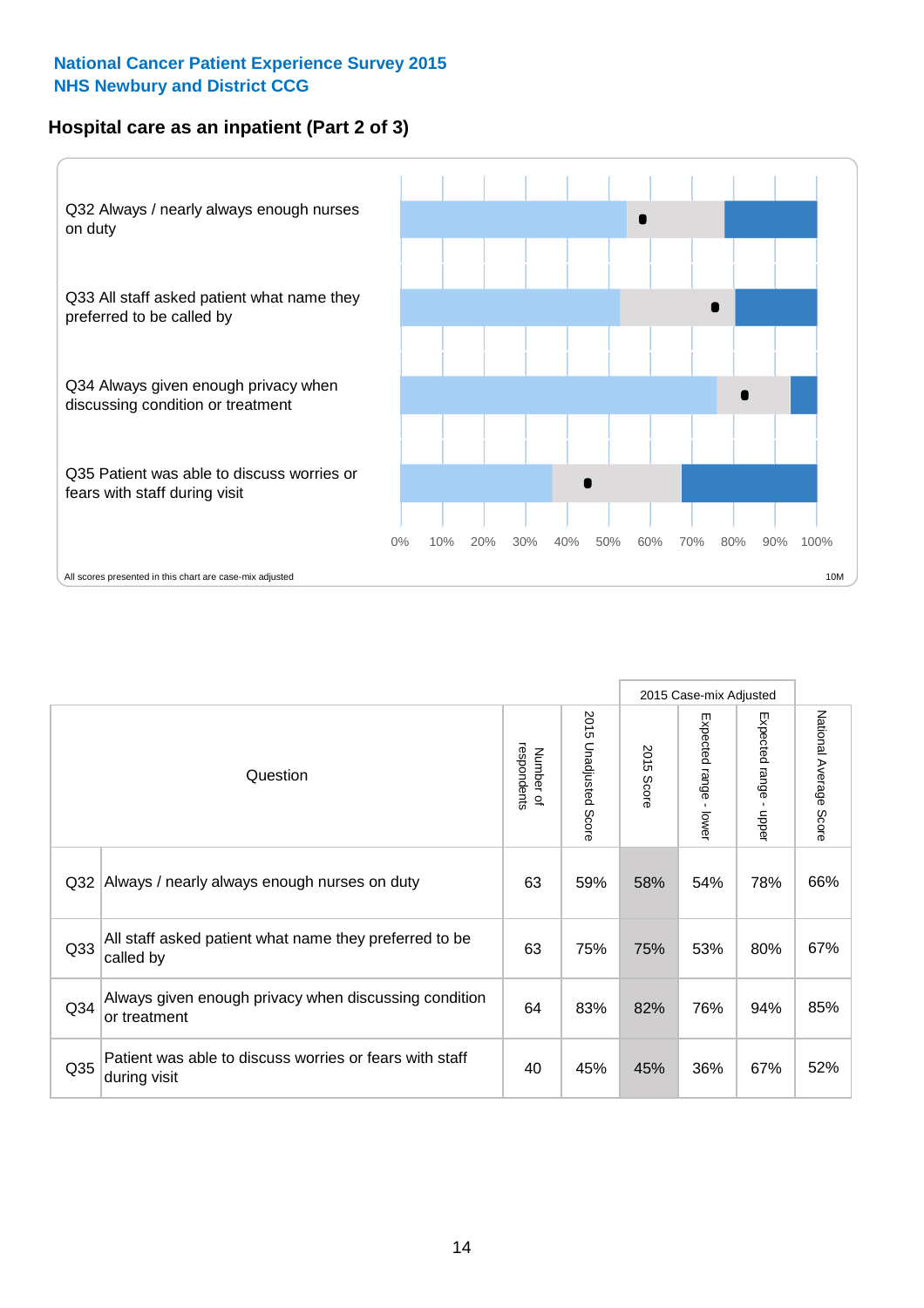## **Hospital care as an inpatient (Part 3 of 3)**



|                 |                                                                                     |                          |                                 |               | 2015 Case-mix Adjusted                  |                           |                        |
|-----------------|-------------------------------------------------------------------------------------|--------------------------|---------------------------------|---------------|-----------------------------------------|---------------------------|------------------------|
|                 | Question                                                                            | respondents<br>Number of | 2015<br><b>Unadjusted Score</b> | 2015<br>Score | Expected range<br>$\mathbf{r}$<br>lower | Expected range -<br>nbber | National Average Score |
| Q36             | Hospital staff definitely did everything to help control pain                       | 53                       | 83%                             | 83%           | 74%                                     | 94%                       | 84%                    |
| Q <sub>37</sub> | Always treated with respect and dignity by staff                                    | 64                       | 86%                             | 86%           | 79%                                     | 96%                       | 87%                    |
| Q38             | Given clear written information about what should / should<br>not do post discharge | 59                       | 88%                             | 87%           | 75%                                     | 94%                       | 84%                    |
| Q39             | Staff told patient who to contact if worried post discharge                         | 57                       | 98%                             | 98%           | 87%                                     | 100%                      | 94%                    |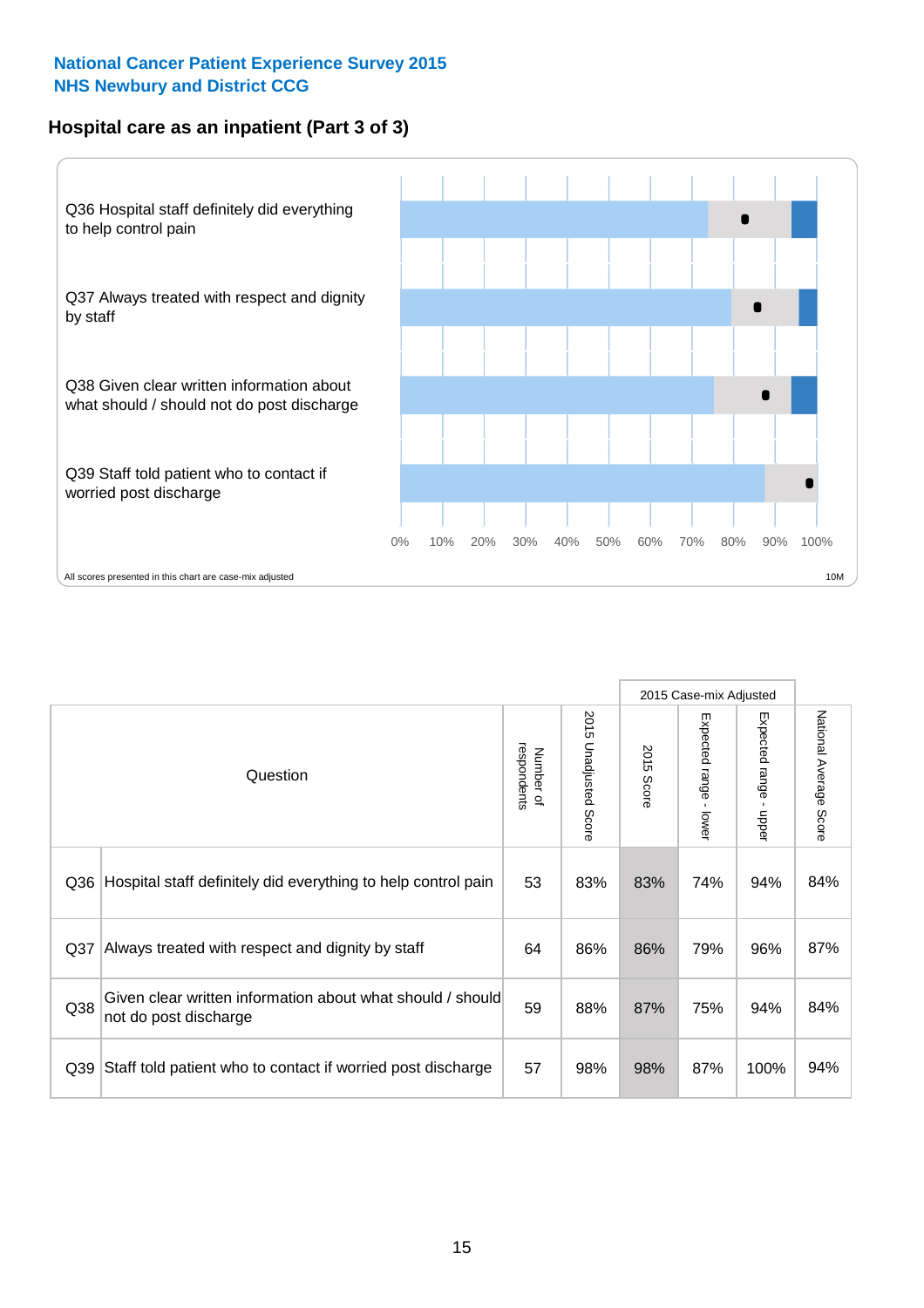## **Hospital care as a day patient / outpatient (Part 1 of 2)**



|     |                                                                                    |                          |                                 |               | 2015 Case-mix Adjusted                  |                                         |                        |
|-----|------------------------------------------------------------------------------------|--------------------------|---------------------------------|---------------|-----------------------------------------|-----------------------------------------|------------------------|
|     | Question                                                                           | respondents<br>Number of | 2015<br><b>Unadjusted Score</b> | 2015<br>Score | Expected range<br>$\mathbf{I}$<br>lower | Expected range<br>$\mathbf{r}$<br>nbber | National Average Score |
| Q41 | Patient was able to discuss worries or fears with staff<br>during visit            | 75                       | 73%                             | 72%           | 60%                                     | 81%                                     | 70%                    |
| Q42 | Doctor had the right notes and other documentation with<br>them                    | 90                       | 96%                             | 95%           | 91%                                     | 100%                                    | 96%                    |
| Q44 | Beforehand patient had all information needed about<br>radiotherapy treatment      | 40                       | 85%                             | 84%           | 75%                                     | 97%                                     | 86%                    |
| Q45 | Patient given understandable information about whether<br>radiotherapy was working | 38                       | 58%                             | 58%           | 44%                                     | 75%                                     | 60%                    |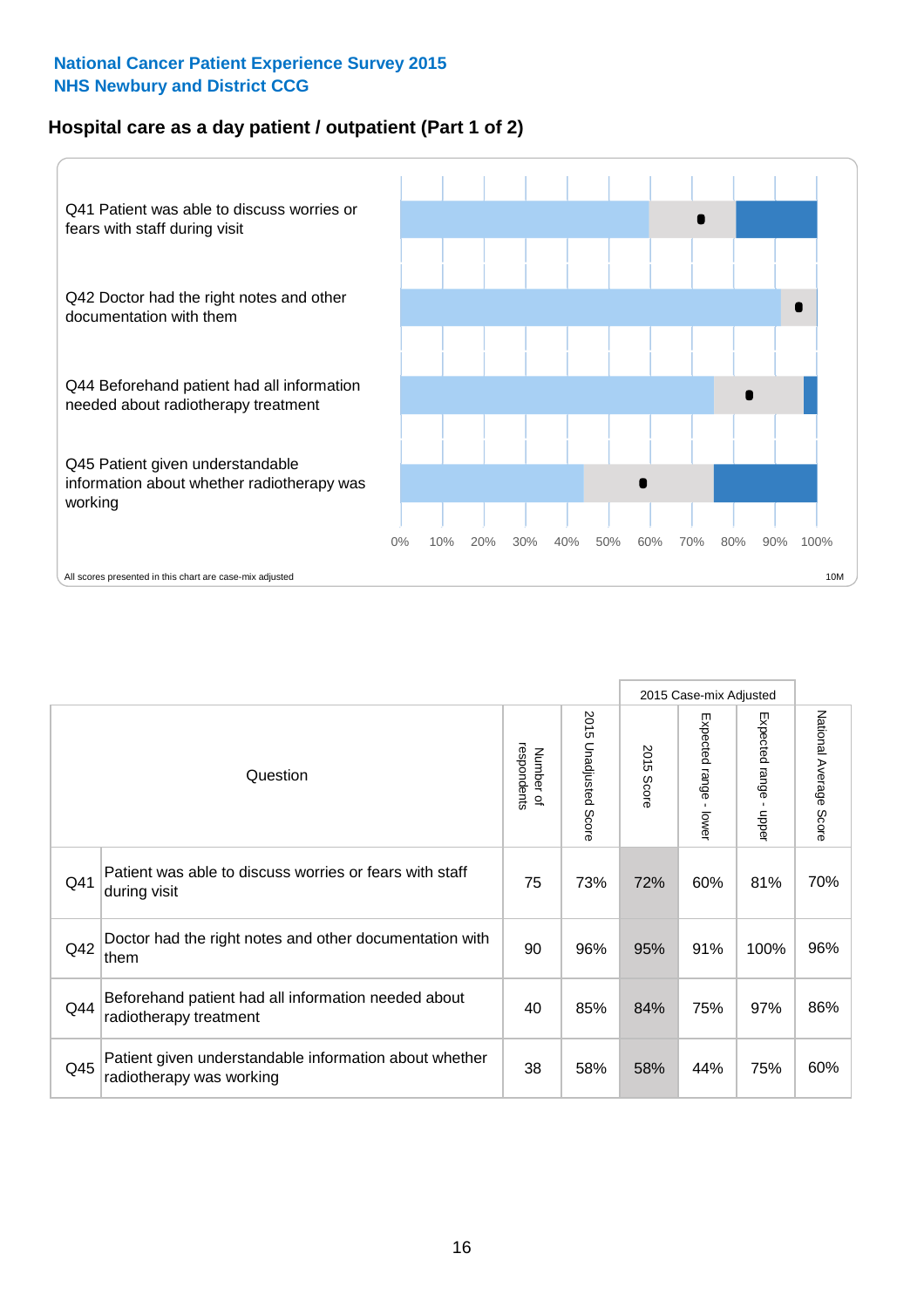## **Hospital care as a day patient / outpatient (Part 2 of 2)**



|     |                                                                                    |                                       |                             |               | 2015 Case-mix Adjusted       |                         |                           |
|-----|------------------------------------------------------------------------------------|---------------------------------------|-----------------------------|---------------|------------------------------|-------------------------|---------------------------|
|     | Question                                                                           | respondents<br>Number<br>$\mathbf{Q}$ | 2015<br>Unadjusted<br>Score | 2015<br>Score | Expected<br>I range<br>lower | Expected range<br>nbber | National Average<br>Score |
| Q47 | Beforehand patient had all information needed about<br>chemotherapy treatment      | 49                                    | 90%                         | 90%           | 74%                          | 94%                     | 84%                       |
| Q48 | Patient given understandable information about whether<br>chemotherapy was working | 47                                    | 70%                         | 72%           | 54%                          | 81%                     | 68%                       |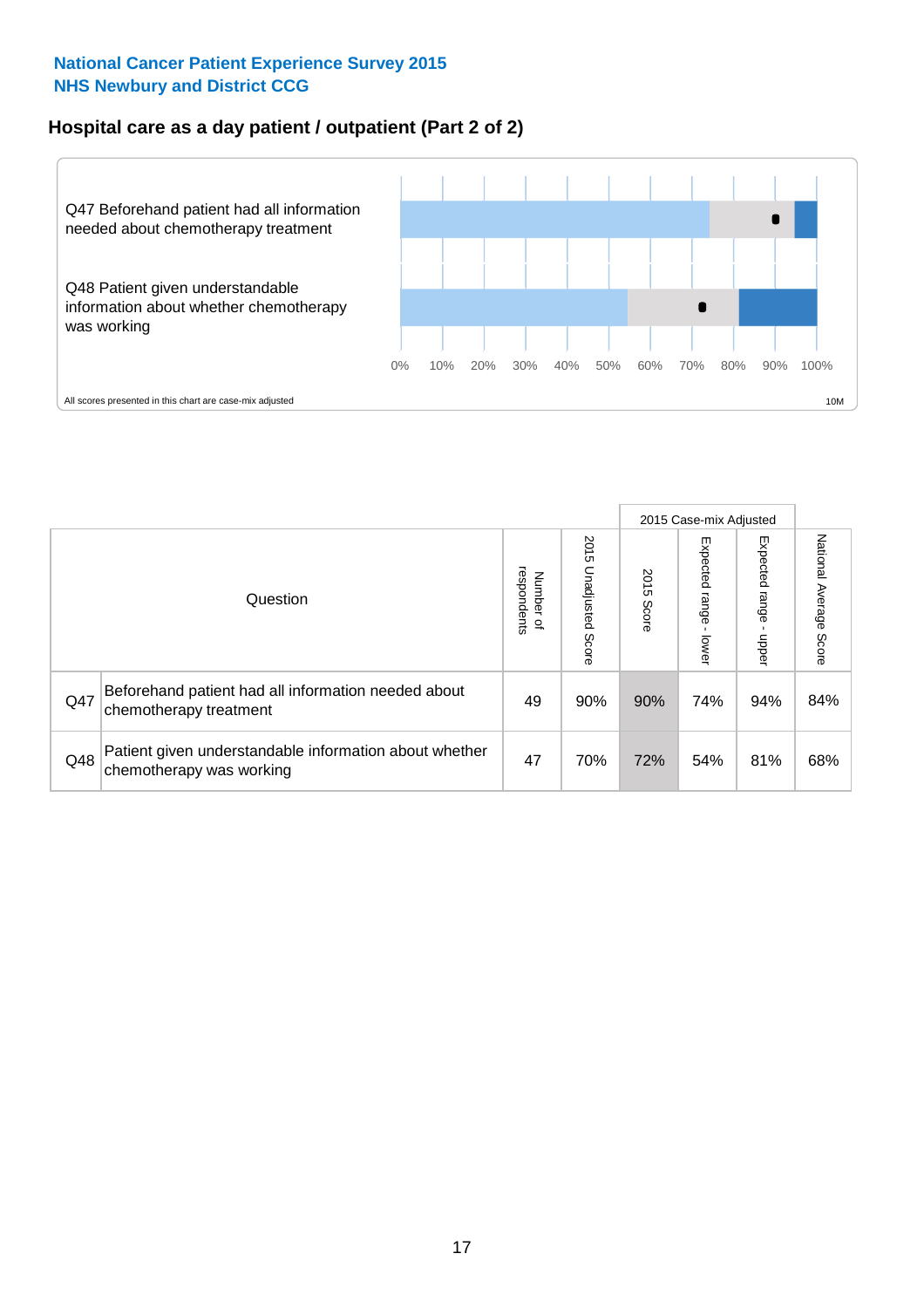#### **Home care and support**



All scores presented in this chart are case-mix adjusted

|                 |                                                                                                     | 2015 Case-mix Adjusted   |                          |               |                         |                         |                        |
|-----------------|-----------------------------------------------------------------------------------------------------|--------------------------|--------------------------|---------------|-------------------------|-------------------------|------------------------|
|                 | Question                                                                                            | respondents<br>Number of | 2015<br>Unadjusted Score | 2015<br>Score | Expected range<br>lower | Expected range<br>nbber | National Average Score |
| Q49             | Hospital staff gave family or someone close all the<br>information needed to help with care at home | 80                       | 59%                      | 58%           | 47%                     | 68%                     | 58%                    |
| Q50             | Patient definitely given enough support from health or<br>social services during treatment          | 53                       | 58%                      | 56%           | 40%                     | 68%                     | 54%                    |
| Q <sub>51</sub> | Patient definitely given enough support from health or<br>social services after treatment           | 33                       | 42%                      | 40%           | 28%                     | 62%                     | 45%                    |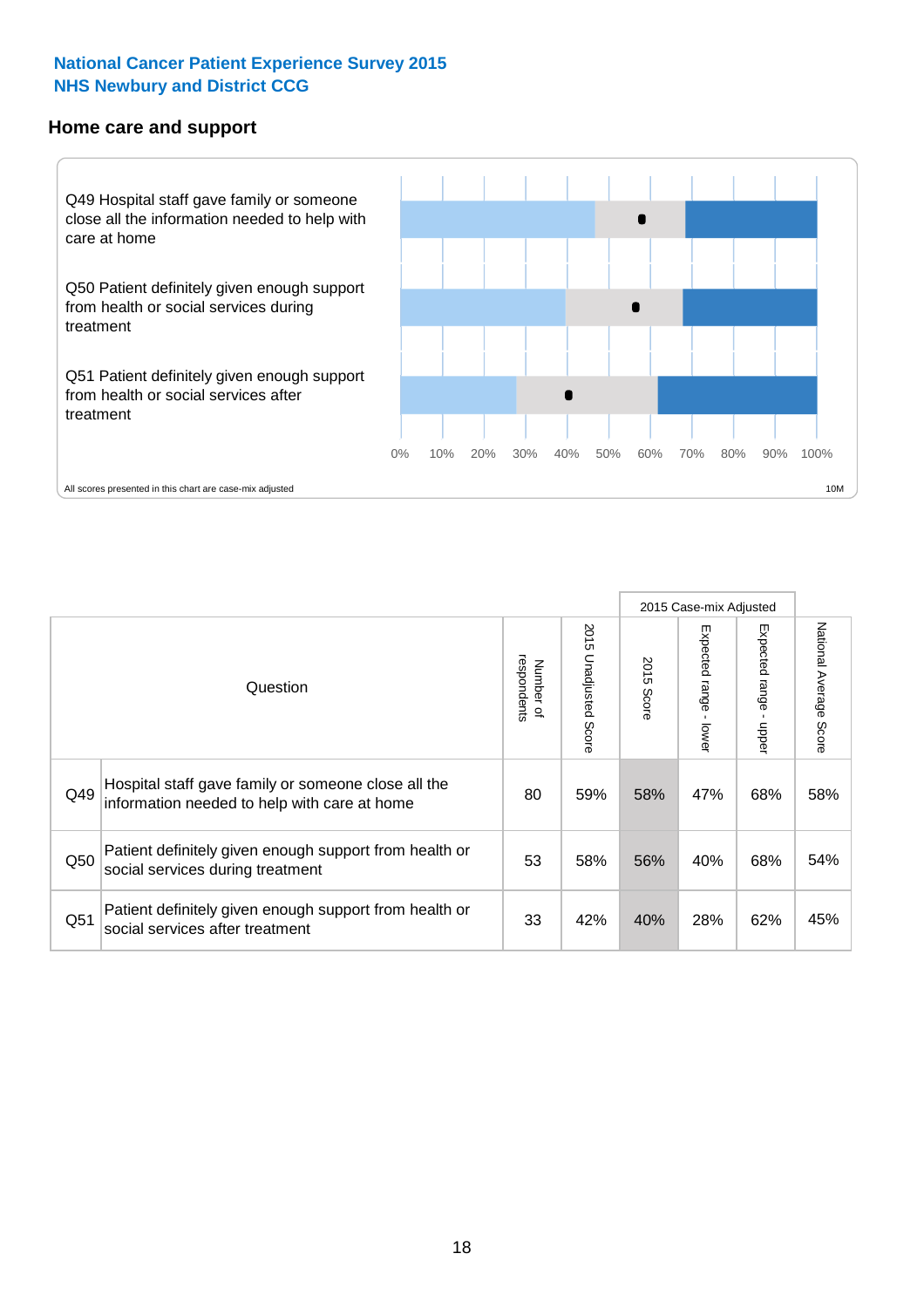### **Care from your general practice**



|     |                                                                           |                                              |                             |               |                                   | 2015 Case-mix Adjusted     |                           |
|-----|---------------------------------------------------------------------------|----------------------------------------------|-----------------------------|---------------|-----------------------------------|----------------------------|---------------------------|
|     | Question                                                                  | respondents<br>Number<br>$\overline{\sigma}$ | 2015<br>Unadjusted<br>Score | 2015<br>Score | Expected<br><b>Lange</b><br>lower | Expected<br>range<br>doper | National Average<br>Score |
| Q52 | GP given enough information about patient's condition<br>and treatment    | 90                                           | 93%                         | 92%           | 91%                               | 100%                       | 95%                       |
| Q53 | Practice staff definitely did everything they could to<br>support patient | 75                                           | 69%                         | 68%           | 52%                               | 73%                        | 63%                       |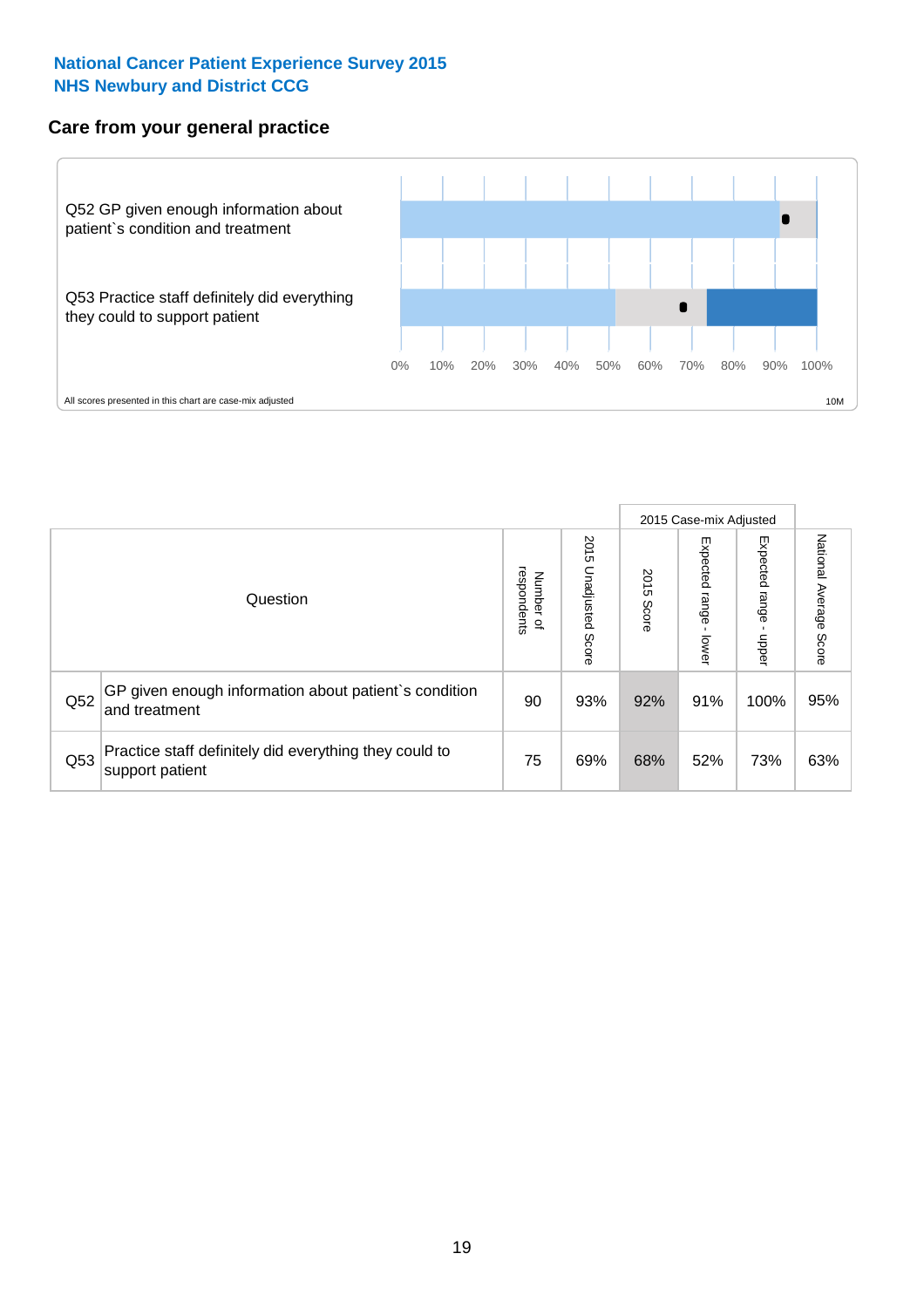## **Your overall NHS care (Part 1 of 2)**



|     |                                                                    |                          |                                 | 2015 Case-mix Adjusted |                                           |                           |                        |
|-----|--------------------------------------------------------------------|--------------------------|---------------------------------|------------------------|-------------------------------------------|---------------------------|------------------------|
|     | Question                                                           | respondents<br>Number of | 2015<br><b>Unadjusted Score</b> | 2015<br>Score          | Expected range<br>$\blacksquare$<br>lower | Expected range<br>- nbber | National Average Score |
| Q54 | Hospital and community staff always worked well together           | 95                       | 55%                             | 55%                    | 51%                                       | 71%                       | 61%                    |
| Q55 | Patient given a care plan                                          | 82                       | 22%                             | 23%                    | 23%                                       | 43%                       | 33%                    |
| Q56 | Overall the administration of the care was very good /<br>good     | 98                       | 85%                             | 84%                    | 83%                                       | 95%                       | 89%                    |
| Q57 | Length of time for attending clinics and appointments was<br>right | 97                       | 69%                             | 70%                    | 55%                                       | 77%                       | 66%                    |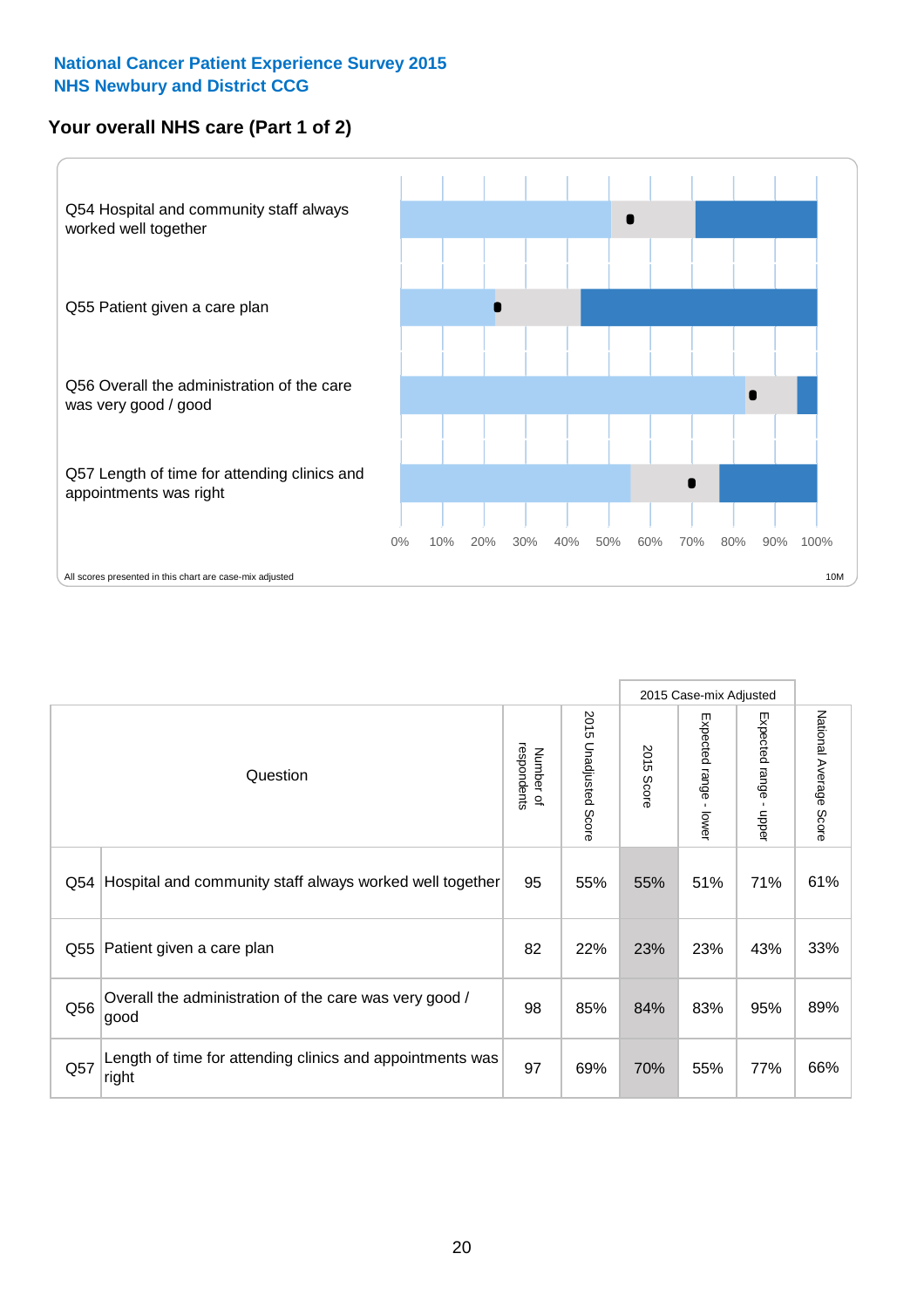## **Your overall NHS care (Part 2 of 2)**



|     |                                                       |                                              |                             |               |                            | 2015 Case-mix Adjusted     |                        |
|-----|-------------------------------------------------------|----------------------------------------------|-----------------------------|---------------|----------------------------|----------------------------|------------------------|
|     | Question                                              | respondents<br>Number<br>$\overline{\sigma}$ | 2015<br>Unadjusted<br>Score | 2015<br>Score | Expected<br>range<br>lower | Expected<br>range<br>doper | National Average Score |
| Q58 | Taking part in cancer research discussed with patient | 96                                           | 35%                         | 33%           | 18%                        | 39%                        | 28%                    |



|     |                                                                        |                                              |                             |               |                                         | 2015 Case-mix Adjusted                   |                              |
|-----|------------------------------------------------------------------------|----------------------------------------------|-----------------------------|---------------|-----------------------------------------|------------------------------------------|------------------------------|
|     | Question                                                               | respondents<br>Number<br>$\overline{\sigma}$ | 2015<br>Inadjusted<br>Score | 2015<br>Score | OWer<br>limit<br>range<br>₽<br>expected | Upper<br>limit<br>range<br>õ<br>expected | National<br>Average<br>Score |
| Q59 | Patient's average rating of care scored from very poor to<br>very good | 99                                           | 8.7                         | 8.7           | 8.4                                     | 9.0                                      | 8.7                          |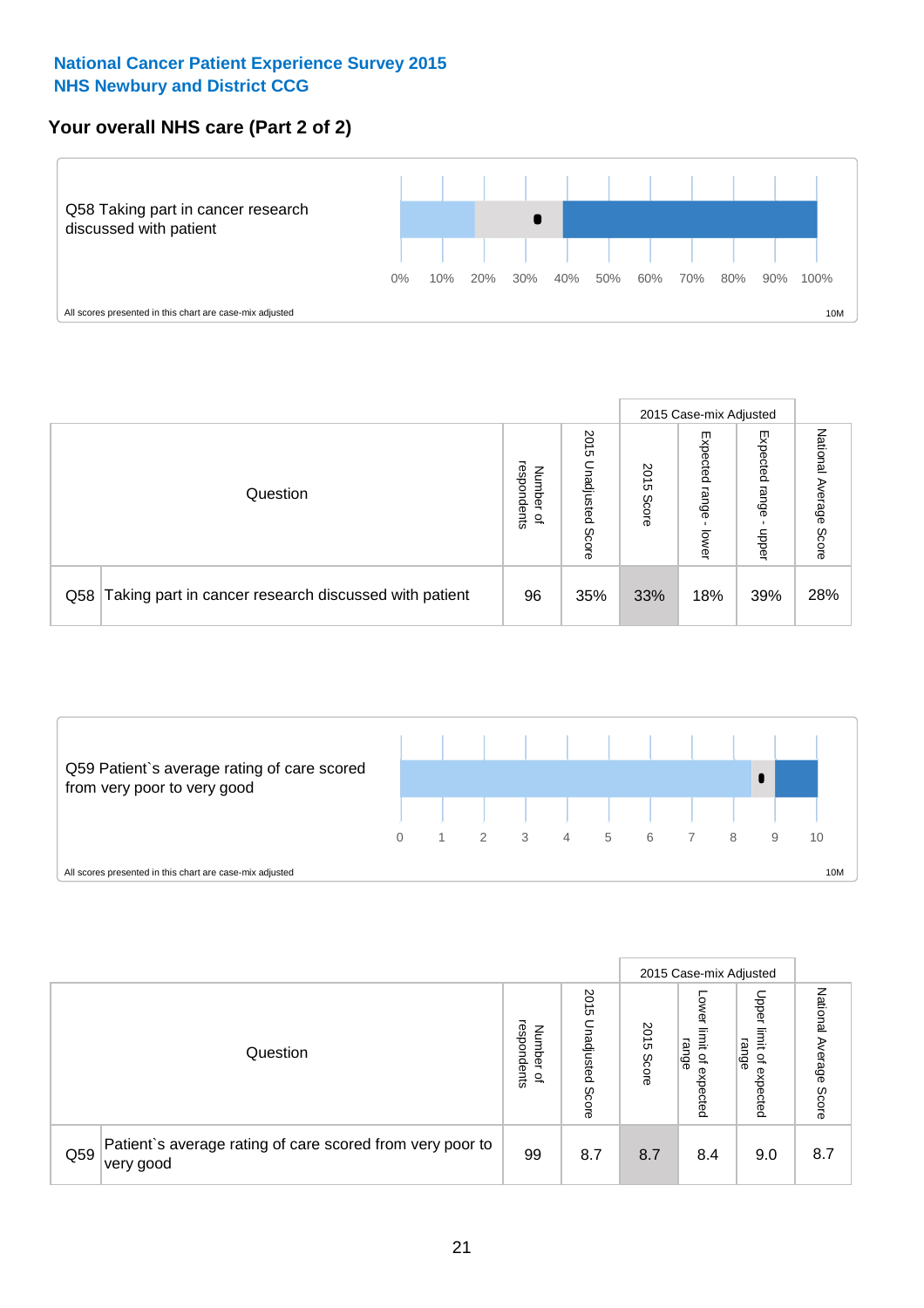## **Comparisons by tumour group for this CCG**

The following tables show the unadjusted CCG and the national percentage scores for each question broken down by tumour group. Where a cell in the table contains an asterisk this indicates that the number of patients in that group was below 21 and too small to display. Where a cell in the table contains "n.a." this indicates that there were no respondents for that tumour group.

## **Seeing your GP**

|                      | Q1. Saw GP once /<br>had to go to hospital | twice before being told | Q2. Patient thought<br>they were seen as<br>soon as necessary |                 |  |
|----------------------|--------------------------------------------|-------------------------|---------------------------------------------------------------|-----------------|--|
| <b>Cancer type</b>   | This CCG <sup>\$</sup>                     | <b>National</b>         | This CCG <sup>\$</sup>                                        | <b>National</b> |  |
| Brain / CNS          | n.a.                                       | 60%                     | n.a.                                                          | 77%             |  |
| <b>Breast</b>        | $\star$                                    | 93%                     | $\star$                                                       | 88%             |  |
| Colorectal / LGT     | $\star$                                    | 72%                     | $\star$                                                       | 80%             |  |
| Gynaecological       | $\star$                                    | 75%                     | $\star$                                                       | 78%             |  |
| Haematological       | $\star$                                    | 64%                     | $\star$                                                       | 80%             |  |
| <b>Head and Neck</b> | $\star$                                    | 77%                     | $\star$                                                       | 79%             |  |
| Lung                 | $\star$                                    | 69%                     | $\star$                                                       | 83%             |  |
| Prostate             | $\star$                                    | 79%                     | $\star$                                                       | 85%             |  |
| Sarcoma              | $\star$                                    | 64%                     | $\star$                                                       | 69%             |  |
| <b>Skin</b>          | $\star$                                    | 91%                     | $\star$                                                       | 87%             |  |
| <b>Upper Gastro</b>  | $\star$                                    | 70%                     | $\star$                                                       | 78%             |  |
| Urological           | $\star$                                    | 81%                     | $\star$                                                       | 84%             |  |
| Other                | $\star$                                    | 70%                     | $\star$                                                       | 78%             |  |
| <b>All Cancers</b>   | 79%                                        | 76%                     | 80%                                                           | 82%             |  |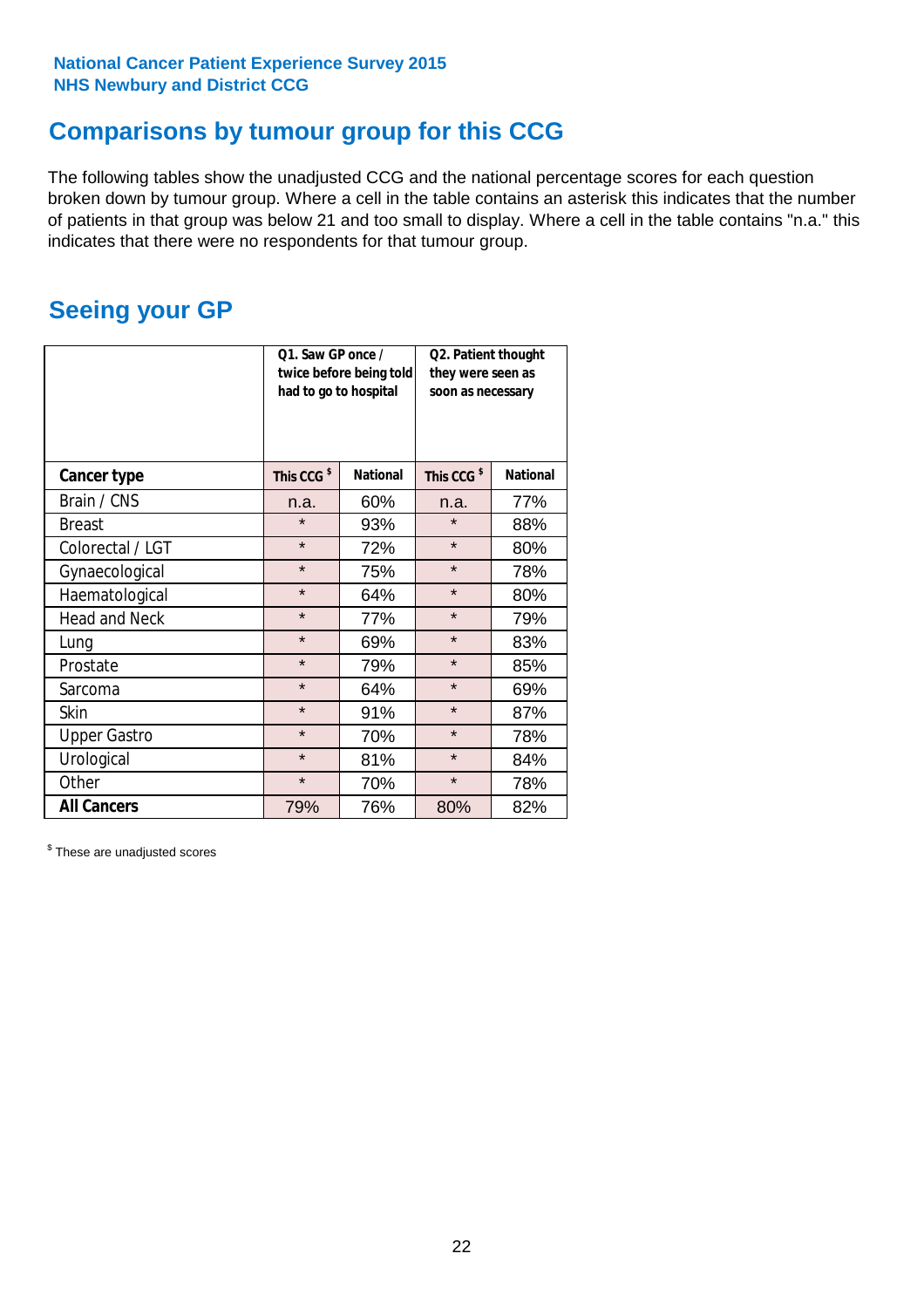## **Diagnostic tests**

|                      | be done was about<br>right | Q6. The length of time<br>waiting for the test to | Q7. Given complete<br>explanation of test<br>results in<br>understandable way |                 |  |
|----------------------|----------------------------|---------------------------------------------------|-------------------------------------------------------------------------------|-----------------|--|
| <b>Cancer type</b>   | This CCG <sup>\$</sup>     | <b>National</b>                                   | This CCG <sup>\$</sup>                                                        | <b>National</b> |  |
| Brain / CNS          | n.a.                       | 87%                                               | n.a.                                                                          | 69%             |  |
| <b>Breast</b>        | $\star$                    | 90%                                               | $\star$                                                                       | 82%             |  |
| Colorectal / LGT     | $\star$                    | 86%                                               | $\star$                                                                       | 81%             |  |
| Gynaecological       | $\star$                    | 84%                                               | $\star$                                                                       | 76%             |  |
| Haematological       | $\star$                    | 87%                                               | $\star$                                                                       | 76%             |  |
| <b>Head and Neck</b> | $\star$                    | 84%                                               | $\star$                                                                       | 77%             |  |
| Lung                 | $\star$                    | 87%                                               | $\star$                                                                       | 78%             |  |
| Prostate             | $\star$                    | 85%                                               | $\star$                                                                       | 79%             |  |
| Sarcoma              | $\star$                    | 81%                                               | $\star$                                                                       | 77%             |  |
| Skin                 | $\star$                    | 89%                                               | $\star$                                                                       | 85%             |  |
| <b>Upper Gastro</b>  | $\star$                    | 83%                                               | $\star$                                                                       | 77%             |  |
| Urological           | $\star$                    | 85%                                               | $\star$                                                                       | 78%             |  |
| Other                | $\star$<br>85%             |                                                   | $\star$                                                                       | 76%             |  |
| <b>All Cancers</b>   | 86%                        | 87%                                               | 85%                                                                           | 79%             |  |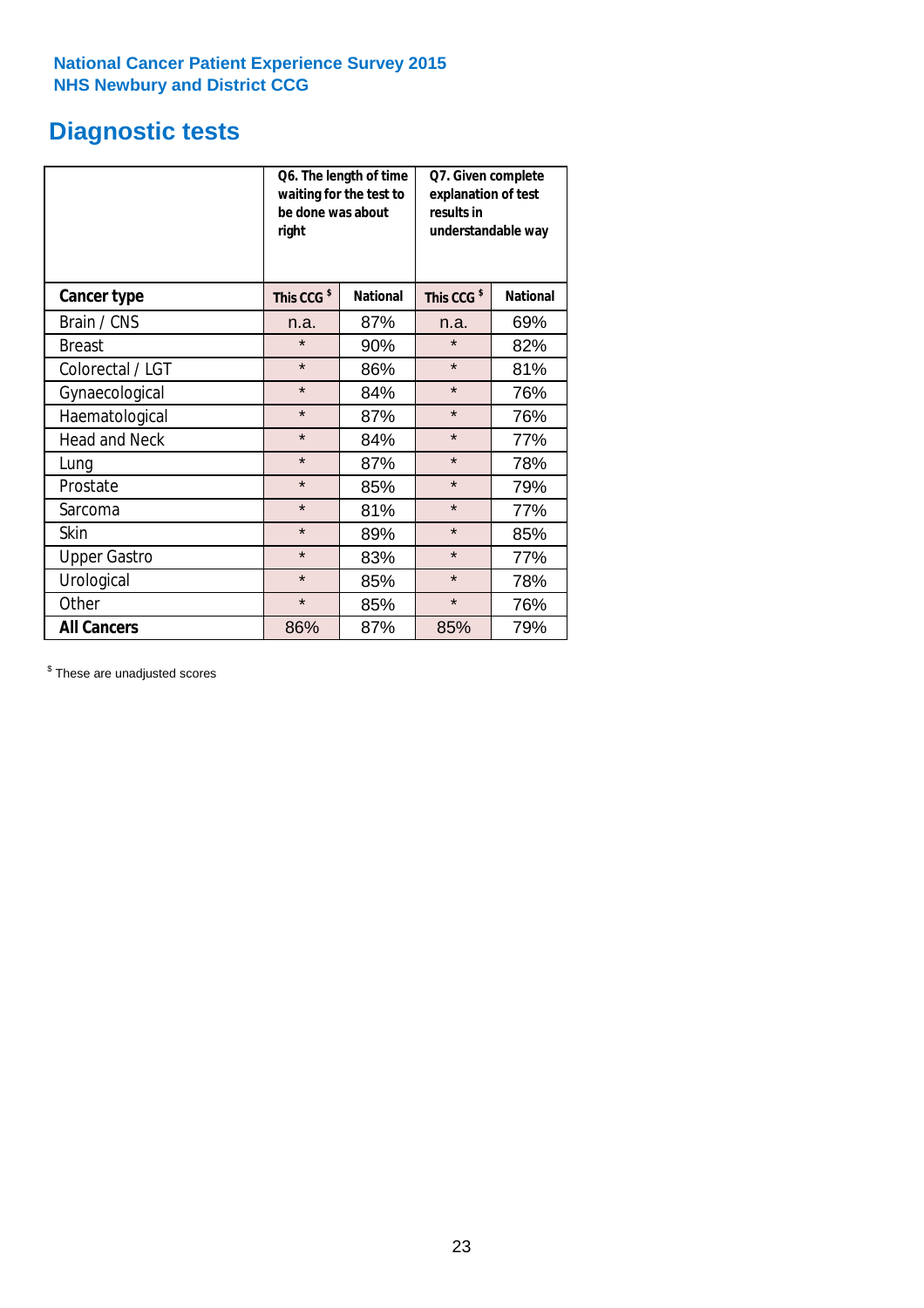## **Finding out what was wrong with you**

|                      | Q8. Patient told they<br>could bring a family<br>member or friend<br>when first told they<br>had cancer |                 | Q9. Patient felt they<br>were told sensitively<br>that they had cancer |                 | Q10. Patient<br>completely understood<br>the explanation of<br>what was wrong |                 | Q11. Patient given<br>easy to understand<br>written information<br>about the type of<br>cancer they had |                 |
|----------------------|---------------------------------------------------------------------------------------------------------|-----------------|------------------------------------------------------------------------|-----------------|-------------------------------------------------------------------------------|-----------------|---------------------------------------------------------------------------------------------------------|-----------------|
| Cancer type          | This CCG <sup>\$</sup>                                                                                  | <b>National</b> | This CCG <sup>\$</sup>                                                 | <b>National</b> | This CCG <sup>\$</sup>                                                        | <b>National</b> | This CCG <sup>\$</sup>                                                                                  | <b>National</b> |
| Brain / CNS          | n.a.                                                                                                    | 85%             | n.a.                                                                   | 79%             | n.a.                                                                          | 60%             | n.a.                                                                                                    | 62%             |
| <b>Breast</b>        | $\star$                                                                                                 | 83%             | $\star$                                                                | 88%             | $\star$                                                                       | 78%             | $\star$                                                                                                 | 76%             |
| Colorectal / LGT     | $\star$                                                                                                 | 83%             | $\star$                                                                | 85%             | $\star$                                                                       | 79%             | $\star$                                                                                                 | 71%             |
| Gynaecological       | $\star$                                                                                                 | 75%             | $\star$                                                                | 83%             | $\star$                                                                       | 73%             | $\star$                                                                                                 | 69%             |
| Haematological       | $\star$                                                                                                 | 75%             | $\star$                                                                | 83%             | $\star$                                                                       | 60%             | $\star$                                                                                                 | 74%             |
| <b>Head and Neck</b> | $\star$                                                                                                 | 73%             | $\star$                                                                | 85%             | $\star$                                                                       | 75%             | $\star$                                                                                                 | 61%             |
| Lung                 | $\star$                                                                                                 | 80%             | $\star$                                                                | 83%             | $\star$                                                                       | 75%             | $\star$                                                                                                 | 66%             |
| Prostate             | $\star$                                                                                                 | 80%             | $\star$                                                                | 84%             | $\star$                                                                       | 78%             | $\star$                                                                                                 | 80%             |
| Sarcoma              | $\star$                                                                                                 | 77%             | $\star$                                                                | 82%             | $\star$                                                                       | 63%             | $\star$                                                                                                 | 61%             |
| Skin                 | $\star$                                                                                                 | 71%             | $\star$                                                                | 90%             | $\star$                                                                       | 83%             | $\star$                                                                                                 | 84%             |
| <b>Upper Gastro</b>  | $\star$                                                                                                 | 79%             | $\star$                                                                | 79%             | $\star$                                                                       | 72%             | $\star$                                                                                                 | 64%             |
| Urological           | $\star$                                                                                                 | 74%             | $\star$                                                                | 82%             | $\star$                                                                       | 76%             | $\star$                                                                                                 | 71%             |
| Other                | $\star$                                                                                                 | 77%             | $\star$                                                                | 82%             | $\star$                                                                       | 72%             | $\star$                                                                                                 | 61%             |
| <b>All Cancers</b>   | 85%                                                                                                     | 79%             | 85%                                                                    | 84%             | 78%                                                                           | 73%             | 74%                                                                                                     | 72%             |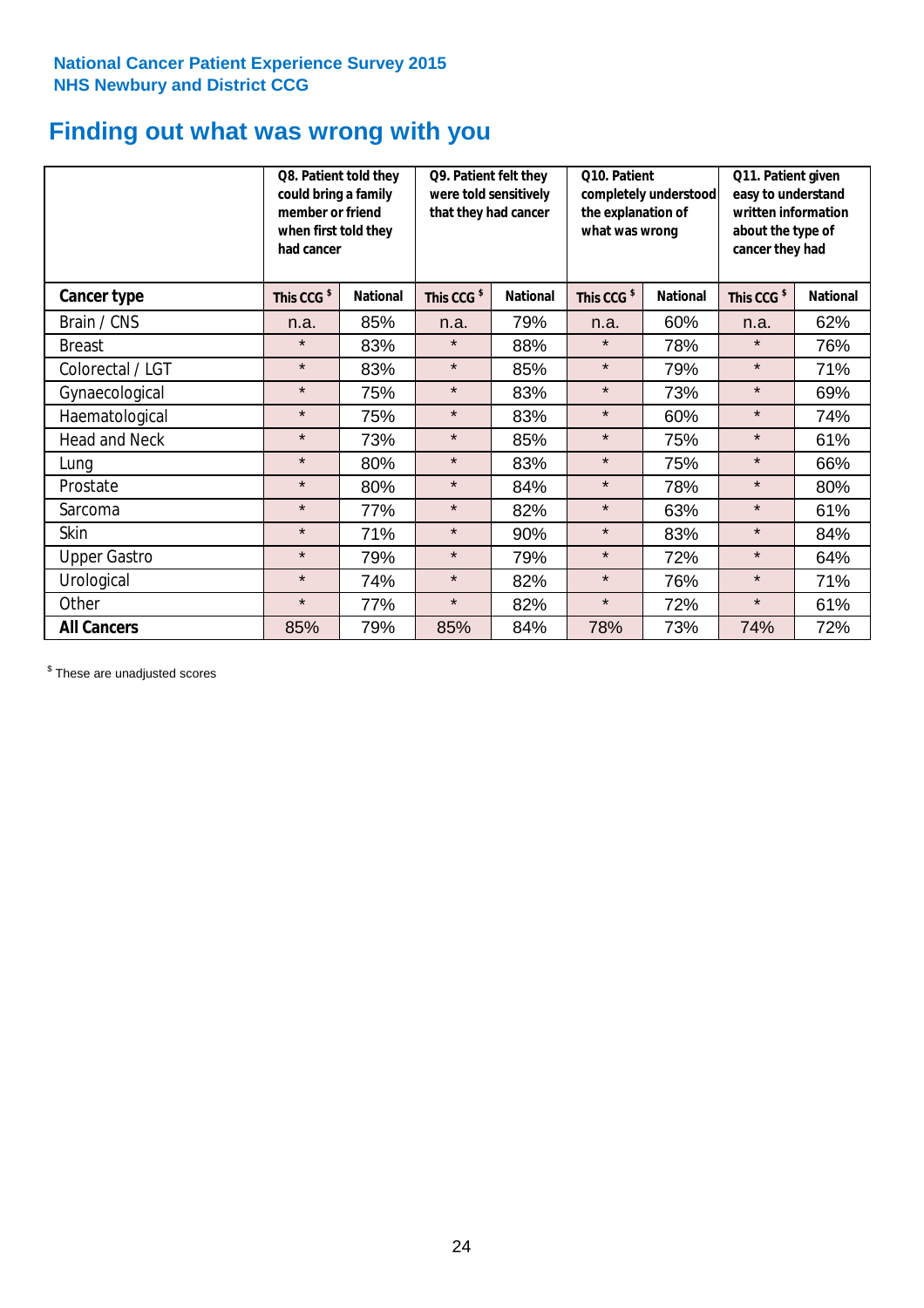## **Deciding the best treatment for you**

|                      | treatment options<br>were completely<br>explained | Q12. Patient felt that | Q13. Possible side<br>understandable way | effects explained in an | Q14. Patient given<br>practical advice and<br>support in dealing with<br>side effects of<br>treatment |                 |  |
|----------------------|---------------------------------------------------|------------------------|------------------------------------------|-------------------------|-------------------------------------------------------------------------------------------------------|-----------------|--|
| <b>Cancer type</b>   | This CCG <sup>\$</sup>                            | <b>National</b>        | This CCG <sup>\$</sup>                   | <b>National</b>         | This CCG <sup>\$</sup>                                                                                | <b>National</b> |  |
| Brain / CNS          | n.a.                                              | 80%                    | n.a.                                     | 71%                     | n.a.                                                                                                  | 62%             |  |
| <b>Breast</b>        | $\star$                                           | 84%                    | $\star$                                  | 76%                     | $\star$                                                                                               | 69%             |  |
| Colorectal / LGT     | $\star$                                           | 85%                    | $\star$                                  | 75%                     | $\star$                                                                                               | 68%             |  |
| Gynaecological       | $\star$                                           | 84%                    | $\star$                                  | 76%                     | $\star$                                                                                               | 68%             |  |
| Haematological       | $\star$                                           | 81%                    | $\star$                                  | 69%                     | $\star$                                                                                               | 65%             |  |
| <b>Head and Neck</b> | $\star$                                           | 85%                    | $\star$                                  | 72%                     | $\star$                                                                                               | 67%             |  |
| Lung                 | $\star$                                           | 84%                    | $\star$                                  | 74%                     | $\star$                                                                                               | 69%             |  |
| Prostate             | $\star$                                           | 80%                    | $\star$                                  | 71%                     | $\star$                                                                                               | 61%             |  |
| Sarcoma              | $\star$                                           | 82%                    | $\star$                                  | 75%                     | $\star$                                                                                               | 66%             |  |
| Skin                 | $\star$                                           | 88%                    | $\star$                                  | 75%                     | $\star$                                                                                               | 74%             |  |
| <b>Upper Gastro</b>  | $\star$                                           | 83%                    | $\star$                                  | 72%                     | $\star$                                                                                               | 66%             |  |
| Urological           | $\star$                                           | 80%                    | $\star$                                  | 69%                     | $\star$                                                                                               | 61%             |  |
| Other                | $\star$                                           | 80%                    | $\star$                                  | 72%                     | $\star$                                                                                               | 64%             |  |
| <b>All Cancers</b>   | 86%                                               | 83%                    | 74%                                      | 73%                     | 69%                                                                                                   | 66%             |  |

|                      | in the future          | Q15. Patient definitely<br>told about side effects<br>that could affect them | Q16. Patient definitely<br>involved in decisions<br>about care and<br>treatment |                 |  |
|----------------------|------------------------|------------------------------------------------------------------------------|---------------------------------------------------------------------------------|-----------------|--|
| <b>Cancer type</b>   | This CCG <sup>\$</sup> | <b>National</b>                                                              | This CCG <sup>\$</sup>                                                          | <b>National</b> |  |
| Brain / CNS          | n.a.                   | 56%                                                                          | n.a.                                                                            | 74%             |  |
| <b>Breast</b>        | $\star$                | 55%                                                                          | $\star$                                                                         | 79%             |  |
| Colorectal / LGT     | $\star$                | 56%                                                                          | $\star$                                                                         | 79%             |  |
| Gynaecological       | $\star$<br>54%         |                                                                              | $\star$                                                                         | 76%             |  |
| Haematological       | $\star$<br>50%         |                                                                              | $\star$                                                                         | 77%             |  |
| <b>Head and Neck</b> | $\star$                | 58%                                                                          | $\star$                                                                         | 76%             |  |
| Lung                 | $\star$                | 54%                                                                          | $\star$                                                                         | 78%             |  |
| Prostate             | $\star$                | 63%                                                                          | $\star$                                                                         | 79%             |  |
| Sarcoma              | $\star$                | 54%                                                                          | $\star$                                                                         | 77%             |  |
| Skin                 | $\star$                | 66%                                                                          | $\star$                                                                         | 86%             |  |
| <b>Upper Gastro</b>  | $\star$                | 53%                                                                          | $\star$                                                                         | 77%             |  |
| Urological           | $\star$                | 52%                                                                          | $\star$                                                                         | 75%             |  |
| Other                | $\star$                | 51%                                                                          | $\star$                                                                         | 75%             |  |
| <b>All Cancers</b>   | 54%                    | 54%                                                                          | 81%                                                                             | 78%             |  |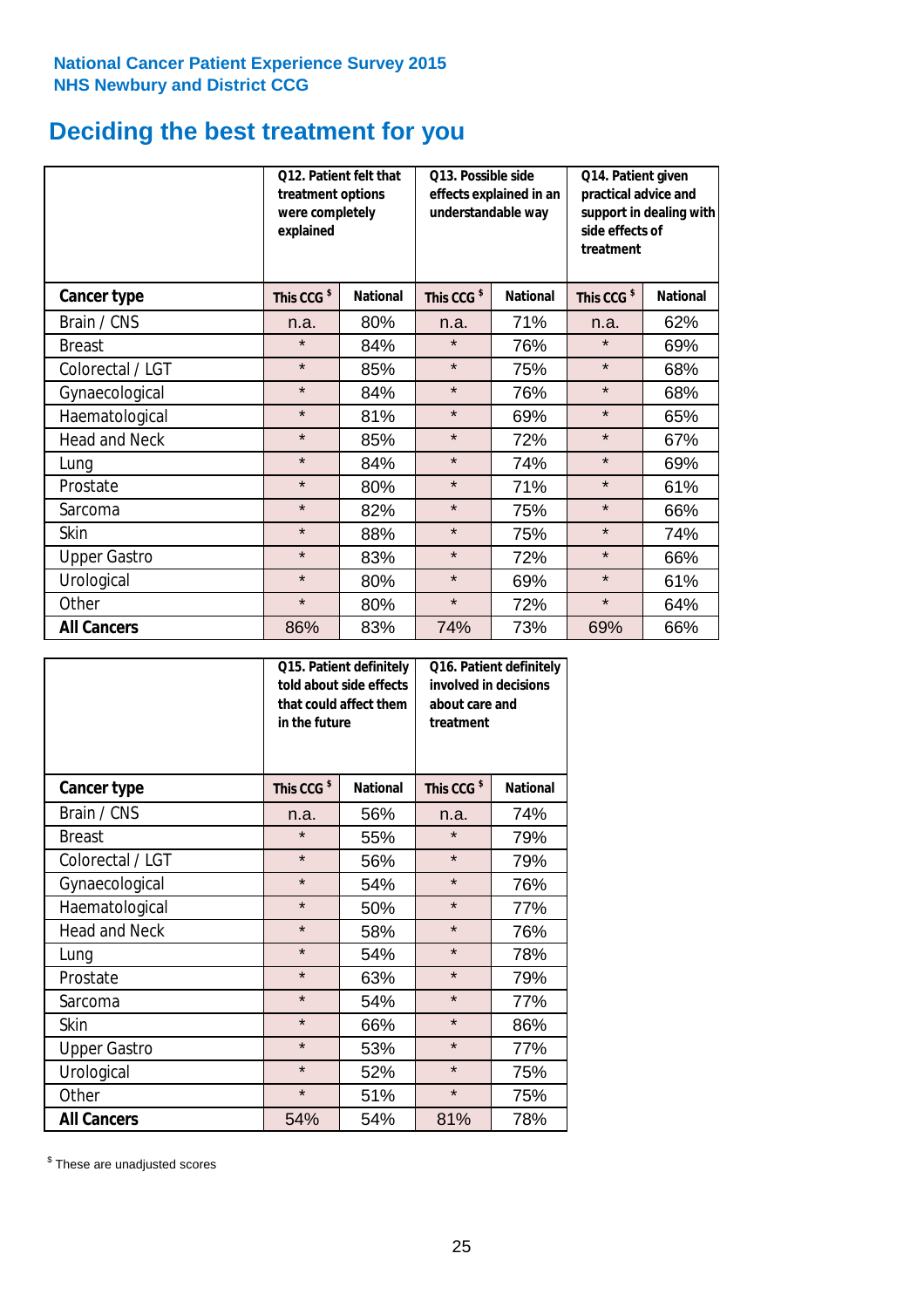## **Clinical Nurse Specialist**

|                     | would support them<br>through their<br>treatment | Q17. Patient given the<br>name of the CNS who | Q18. Patient found it<br>easy to contact their<br><b>CNS</b> |                 | <b>Q19. Get</b><br>understandable<br>answers to important<br>questions all or most<br>of the time |                 |  |
|---------------------|--------------------------------------------------|-----------------------------------------------|--------------------------------------------------------------|-----------------|---------------------------------------------------------------------------------------------------|-----------------|--|
| <b>Cancer type</b>  | This CCG <sup>\$</sup>                           | <b>National</b>                               | This CCG <sup>\$</sup>                                       | <b>National</b> | This CCG <sup>\$</sup>                                                                            | <b>National</b> |  |
| Brain / CNS         | n.a.                                             | 95%                                           | n.a.                                                         | 84%             | n.a.                                                                                              | 85%             |  |
| <b>Breast</b>       | $\star$                                          | 94%                                           | $\star$                                                      | 85%             | $\star$                                                                                           | 88%             |  |
| Colorectal / LGT    | $\star$                                          | 91%                                           | $\star$                                                      | 88%             | $\star$                                                                                           | 90%             |  |
| Gynaecological      | $\star$                                          | 93%                                           | $\star$                                                      | 86%             | $\star$                                                                                           | 87%             |  |
| Haematological      | $\star$                                          | 89%                                           | $\star$                                                      | 89%             | $\star$                                                                                           | 90%             |  |
| Head and Neck       | $\star$                                          | 88%                                           | $\star$                                                      | 86%             | $\star$                                                                                           | 88%             |  |
| Lung                | $\star$                                          | 93%                                           | $\star$                                                      | 89%             | $\star$                                                                                           | 89%             |  |
| Prostate            | $\star$                                          | 89%                                           | $\star$                                                      | 83%             | $\star$                                                                                           | 88%             |  |
| Sarcoma             | $\star$                                          | 87%                                           | $\star$                                                      | 86%             | $\star$                                                                                           | 88%             |  |
| Skin                | $\star$                                          | 88%                                           | $\star$                                                      | 90%             | $\star$                                                                                           | 92%             |  |
| <b>Upper Gastro</b> | $\star$                                          | 92%                                           | $\star$                                                      | 87%             | $\star$                                                                                           | 88%             |  |
| Urological          | $\star$                                          | 80%                                           | $\star$                                                      | 85%             | $\star$                                                                                           | 88%             |  |
| Other               | $\star$                                          | 86%                                           | $\star$                                                      | 86%             | $\star$                                                                                           | 87%             |  |
| <b>All Cancers</b>  | 93%                                              | 90%                                           | 84%                                                          | 87%             | 87%                                                                                               | 88%             |  |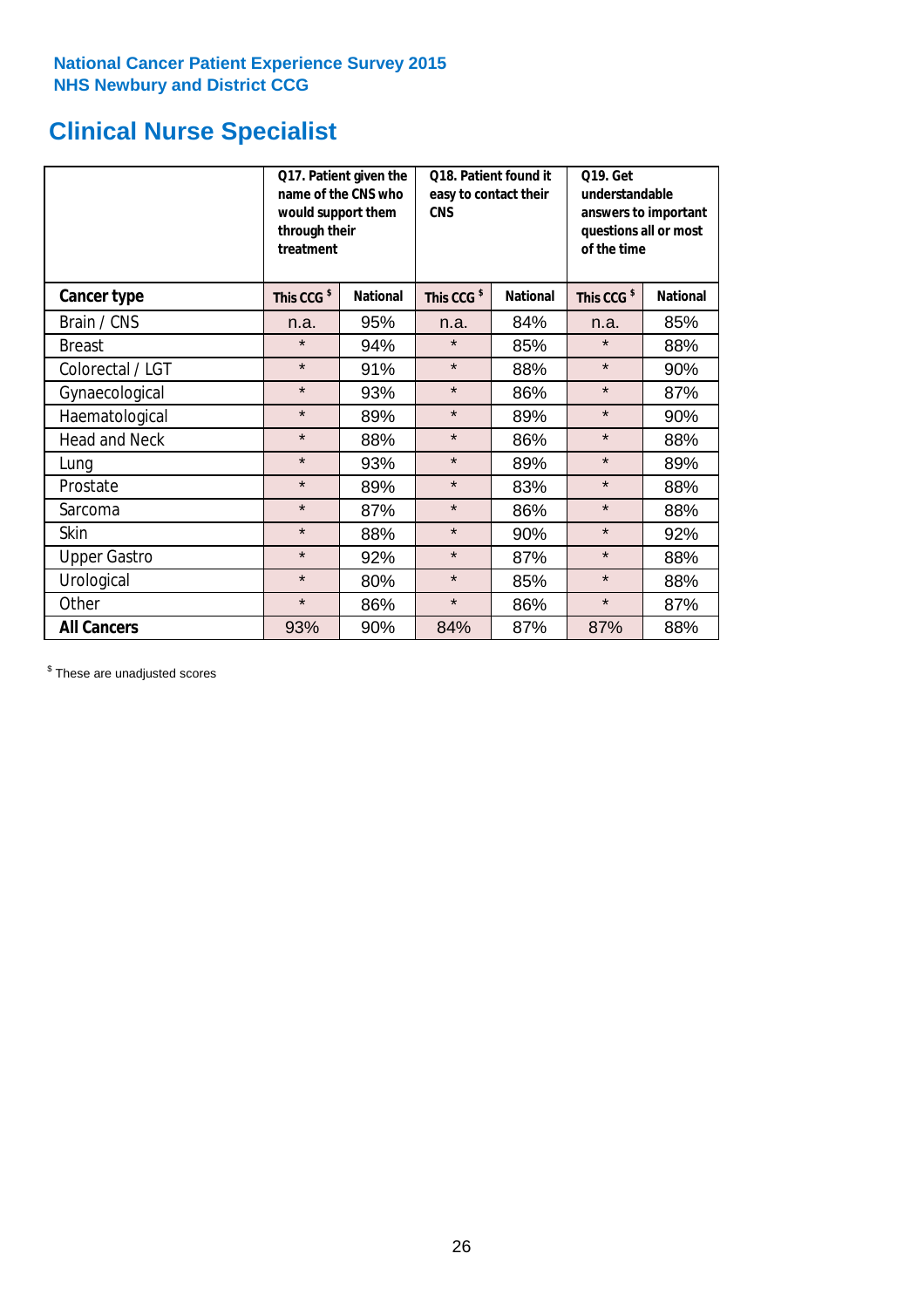## **Support for people with cancer**

|                      | Q20. Hospital staff<br>gave information<br>about support groups |                 | Q21. Hospital staff<br>gave information<br>about impact cancer<br>could have on day to<br>day activities |                 | Q22. Hospital staff<br>gave information on<br>getting financial help |                 | Q23. Hospital staff told<br>patient they could get<br>free prescriptions |                 |
|----------------------|-----------------------------------------------------------------|-----------------|----------------------------------------------------------------------------------------------------------|-----------------|----------------------------------------------------------------------|-----------------|--------------------------------------------------------------------------|-----------------|
| Cancer type          | This CCG <sup>\$</sup>                                          | <b>National</b> | This CCG <sup>\$</sup>                                                                                   | <b>National</b> | This CCG <sup>\$</sup>                                               | <b>National</b> | This CCG <sup>\$</sup>                                                   | <b>National</b> |
| Brain / CNS          | n.a.                                                            | 85%             | n.a.                                                                                                     | 80%             | n.a.                                                                 | 72%             | n.a.                                                                     | 79%             |
| <b>Breast</b>        | $\star$                                                         | 88%             | $\star$                                                                                                  | 85%             | $\star$                                                              | 60%             | $\star$                                                                  | 80%             |
| Colorectal / LGT     | $\star$                                                         | 82%             | $\star$                                                                                                  | 82%             | $\star$                                                              | 52%             | $\star$                                                                  | 83%             |
| Gynaecological       | $\star$                                                         | 83%             | $\star$                                                                                                  | 81%             | $\star$                                                              | 58%             | $\star$                                                                  | 76%             |
| Haematological       | $\star$                                                         | 82%             | $\star$                                                                                                  | 82%             | $\star$                                                              | 56%             | $\star$                                                                  | 86%             |
| <b>Head and Neck</b> | $\star$                                                         | 83%             | $\star$                                                                                                  | 80%             | $\star$                                                              | 55%             | $\star$                                                                  | 80%             |
| Lung                 | $\star$                                                         | 82%             | $\star$                                                                                                  | 80%             | $\star$                                                              | 68%             | $\star$                                                                  | 85%             |
| Prostate             | $\star$                                                         | 85%             | $\star$                                                                                                  | 81%             | $\star$                                                              | 41%             | $\star$                                                                  | 76%             |
| Sarcoma              | $\star$                                                         | 82%             | $\star$                                                                                                  | 80%             | $\star$                                                              | 57%             | n.a.                                                                     | 75%             |
| Skin                 | $\star$                                                         | 85%             | $\star$                                                                                                  | 85%             | $\star$                                                              | 51%             | $\star$                                                                  | 65%             |
| <b>Upper Gastro</b>  | $\star$                                                         | 82%             | $\star$                                                                                                  | 78%             | $\star$                                                              | 57%             | $\star$                                                                  | 83%             |
| Urological           | $\star$                                                         | 71%             | n.a.                                                                                                     | 70%             | n.a.                                                                 | 33%             | n.a.                                                                     | 69%             |
| Other                | $\star$                                                         | 80%             | $\star$                                                                                                  | 77%             | $\star$                                                              | 53%             | $\star$                                                                  | 79%             |
| <b>All Cancers</b>   | 84%                                                             | 83%             | 82%                                                                                                      | 81%             | 48%                                                                  | 55%             | 87%                                                                      | 80%             |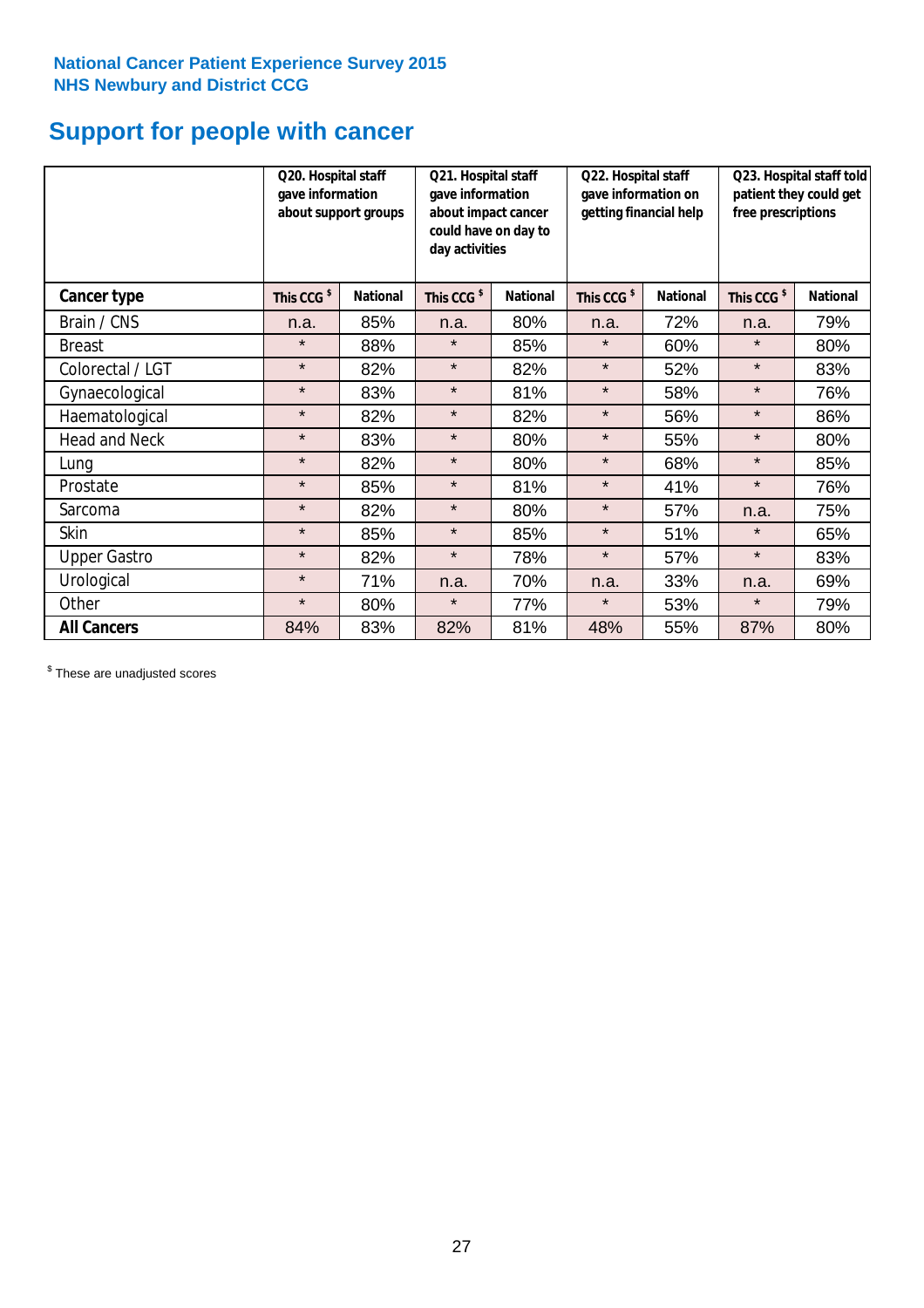## **Operations**

|                      | Q26. Staff explained<br>how operation had<br>gone in<br>understandable way |                 |  |  |
|----------------------|----------------------------------------------------------------------------|-----------------|--|--|
| <b>Cancer type</b>   | This CCG <sup>\$</sup>                                                     | <b>National</b> |  |  |
| Brain / CNS          | n.a.                                                                       | 75%             |  |  |
| <b>Breast</b>        | $\star$                                                                    | 77%             |  |  |
| Colorectal / LGT     | $\star$                                                                    | 81%             |  |  |
| Gynaecological       | $\star$                                                                    | 79%             |  |  |
| Haematological       | $\star$                                                                    | 75%             |  |  |
| <b>Head and Neck</b> | $\star$                                                                    | 77%             |  |  |
| Lung                 | $\star$                                                                    | 76%             |  |  |
| Prostate             | $\star$                                                                    | 76%             |  |  |
| Sarcoma              | n.a.                                                                       | 80%             |  |  |
| Skin                 | $\star$                                                                    | 84%             |  |  |
| <b>Upper Gastro</b>  | $\star$                                                                    | 81%             |  |  |
| Urological           | $\star$                                                                    | 74%             |  |  |
| Other                | $\star$                                                                    | 78%             |  |  |
| <b>All Cancers</b>   | 82%                                                                        | 78%             |  |  |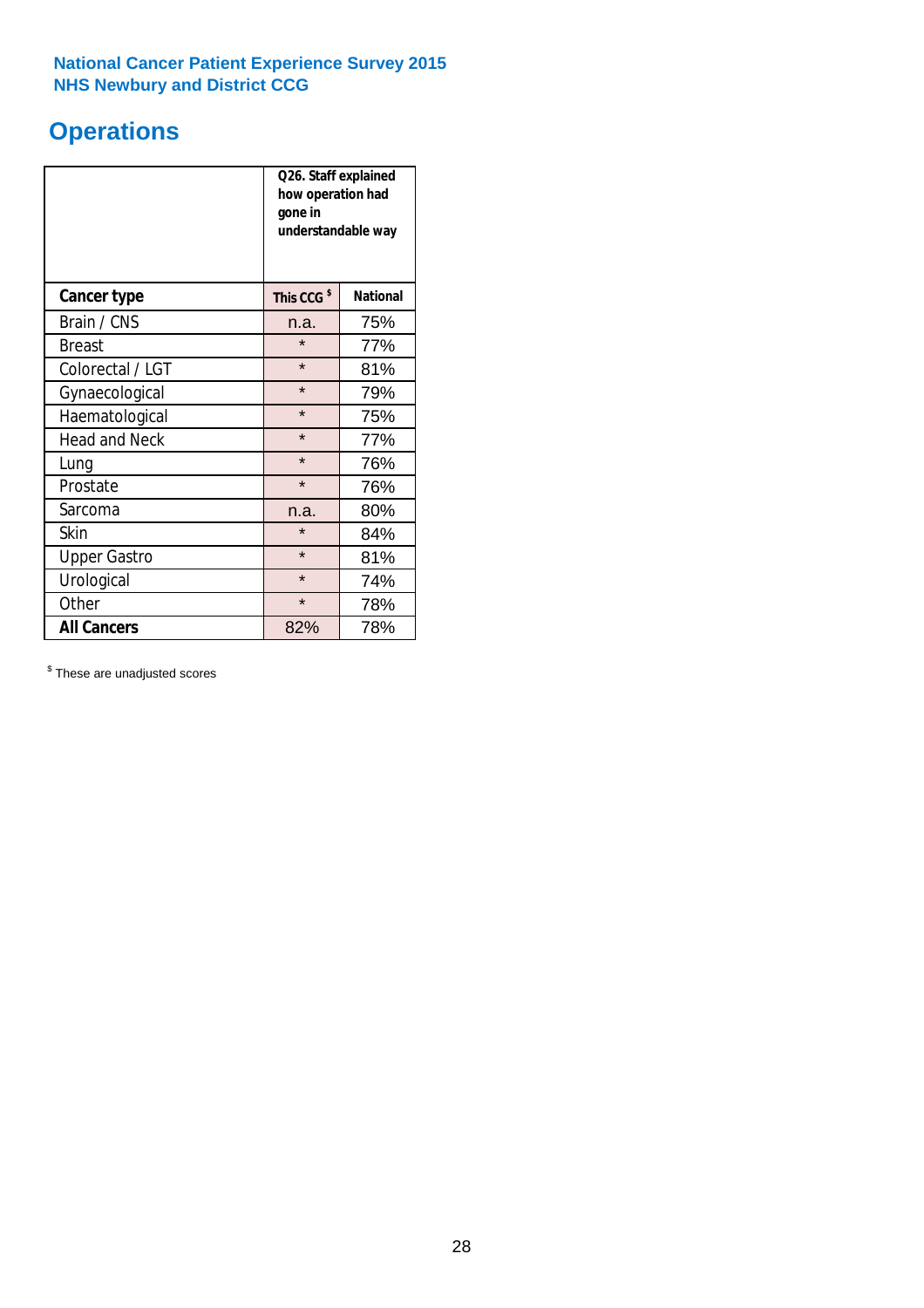## **Hospital care as an inpatient (Part 1 of 2)**

|                     | or nurses did not talk<br>they were not there | Q28. Groups of doctors<br>in front of patient as if | Q29. Patient had<br>confidence and trust in<br>all doctors treating<br>them |                 | Q30. Patient's family<br>or someone close<br>definitely had<br>opportunity to talk to<br>doctor |                 | Q31. Patient had<br>confidence and trust in I<br>all ward nurses |                 |
|---------------------|-----------------------------------------------|-----------------------------------------------------|-----------------------------------------------------------------------------|-----------------|-------------------------------------------------------------------------------------------------|-----------------|------------------------------------------------------------------|-----------------|
| Cancer type         | This CCG <sup>\$</sup>                        | <b>National</b>                                     | This CCG <sup>\$</sup>                                                      | <b>National</b> | This CCG <sup>\$</sup>                                                                          | <b>National</b> | This CCG <sup>\$</sup>                                           | <b>National</b> |
| Brain / CNS         | n.a.                                          | 68%                                                 | n.a.                                                                        | 78%             | n.a.                                                                                            | 65%             | n.a.                                                             | 67%             |
| <b>Breast</b>       | $\star$                                       | 89%                                                 | $\star$                                                                     | 86%             | $\star$                                                                                         | 73%             | $\star$                                                          | 74%             |
| Colorectal / LGT    | $\star$                                       | 75%                                                 | $\star$                                                                     | 85%             | $\star$                                                                                         | 72%             | $\star$                                                          | 68%             |
| Gynaecological      | $\star$                                       | 84%                                                 | $\star$                                                                     | 86%             | $\star$                                                                                         | 71%             | $\star$                                                          | 69%             |
| Haematological      | $\star$                                       | 80%                                                 | $\star$                                                                     | 81%             | $\star$                                                                                         | 75%             | $\star$                                                          | 73%             |
| Head and Neck       | $\star$                                       | 79%                                                 | $\star$                                                                     | 85%             | $\star$                                                                                         | 73%             | $\star$                                                          | 72%             |
| Lung                | $\star$                                       | 75%                                                 | $\star$                                                                     | 82%             | $\star$                                                                                         | 71%             | $\star$                                                          | 73%             |
| Prostate            | $\star$                                       | 84%                                                 | $\star$                                                                     | 87%             | $\star$                                                                                         | 72%             | $\star$                                                          | 75%             |
| Sarcoma             | n.a.                                          | 82%                                                 | n.a.                                                                        | 85%             | n.a.                                                                                            | 75%             | n.a.                                                             | 70%             |
| Skin                | $\star$                                       | 85%                                                 | $\star$                                                                     | 90%             | $\star$                                                                                         | 79%             | $\star$                                                          | 84%             |
| <b>Upper Gastro</b> | $\star$                                       | 75%                                                 | $\star$                                                                     | 83%             | $\star$                                                                                         | 72%             | $\star$                                                          | 70%             |
| Urological          | $\star$                                       | 80%                                                 | $\star$                                                                     | 84%             | n.a.                                                                                            | 67%             | $\star$                                                          | 75%             |
| Other               | $\star$                                       | 79%                                                 | $\star$                                                                     | 79%             | $\star$                                                                                         | 70%             | $\star$                                                          | 69%             |
| <b>All Cancers</b>  | 80%                                           | 81%                                                 | 84%                                                                         | 84%             | 79%                                                                                             | 72%             | 70%                                                              | 72%             |

|                      | Q32. Always / nearly<br>always enough nurses<br>on duty |                 | Q33. All staff asked<br>patient what name<br>they preferred to be<br>called by |                 | Q34. Always given<br>enough privacy when<br>discussing condition or<br>treatment |                 | Q35. Patient was able<br>to discuss worries or<br>fears with staff during<br>visit |                 |
|----------------------|---------------------------------------------------------|-----------------|--------------------------------------------------------------------------------|-----------------|----------------------------------------------------------------------------------|-----------------|------------------------------------------------------------------------------------|-----------------|
| <b>Cancer type</b>   | This CCG <sup>\$</sup>                                  | <b>National</b> | This CCG <sup>\$</sup>                                                         | <b>National</b> | This CCG <sup>\$</sup>                                                           | <b>National</b> | This CCG <sup>\$</sup>                                                             | <b>National</b> |
| Brain / CNS          | n.a.                                                    | 64%             | n.a.                                                                           | 69%             | n.a.                                                                             | 80%             | n.a.                                                                               | 44%             |
| <b>Breast</b>        | $\star$                                                 | 69%             | $\star$                                                                        | 60%             | $\star$                                                                          | 86%             | $\star$                                                                            | 53%             |
| Colorectal / LGT     | $\star$                                                 | 61%             | $\star$                                                                        | 70%             | $\star$                                                                          | 84%             | $\star$                                                                            | 54%             |
| Gynaecological       | $\star$                                                 | 65%             | $\star$                                                                        | 63%             | $\star$                                                                          | 82%             | $\star$                                                                            | 50%             |
| Haematological       | $\star$                                                 | 63%             | $\star$                                                                        | 67%             | $\star$                                                                          | 86%             | $\star$                                                                            | 55%             |
| <b>Head and Neck</b> | $\star$                                                 | 67%             | $\star$                                                                        | 66%             | $\star$                                                                          | 85%             | $\star$                                                                            | 50%             |
| Lung                 | $\star$                                                 | 68%             | $\star$                                                                        | 71%             | $\star$                                                                          | 84%             | $\star$                                                                            | 49%             |
| Prostate             | $\star$                                                 | 71%             | $\star$                                                                        | 67%             | $\star$                                                                          | 87%             | $\star$                                                                            | 52%             |
| Sarcoma              | n.a.                                                    | 68%             | n.a.                                                                           | 71%             | n.a.                                                                             | 87%             | n.a.                                                                               | 52%             |
| Skin                 | $\star$                                                 | 81%             | $\star$                                                                        | 67%             | $\star$                                                                          | 89%             | $\star$                                                                            | 61%             |
| <b>Upper Gastro</b>  | $\star$                                                 | 62%             | $\star$                                                                        | 75%             | $\star$                                                                          | 83%             | $\star$                                                                            | 53%             |
| Urological           | $\star$                                                 | 68%             | $\star$                                                                        | 71%             | $\star$                                                                          | 84%             | n.a.                                                                               | 46%             |
| Other                | $\star$                                                 | 62%             | $\star$                                                                        | 66%             | $\star$                                                                          | 82%             | $\star$                                                                            | 48%             |
| <b>All Cancers</b>   | 59%                                                     | 66%             | 75%                                                                            | 67%             | 83%                                                                              | 85%             | 45%                                                                                | 52%             |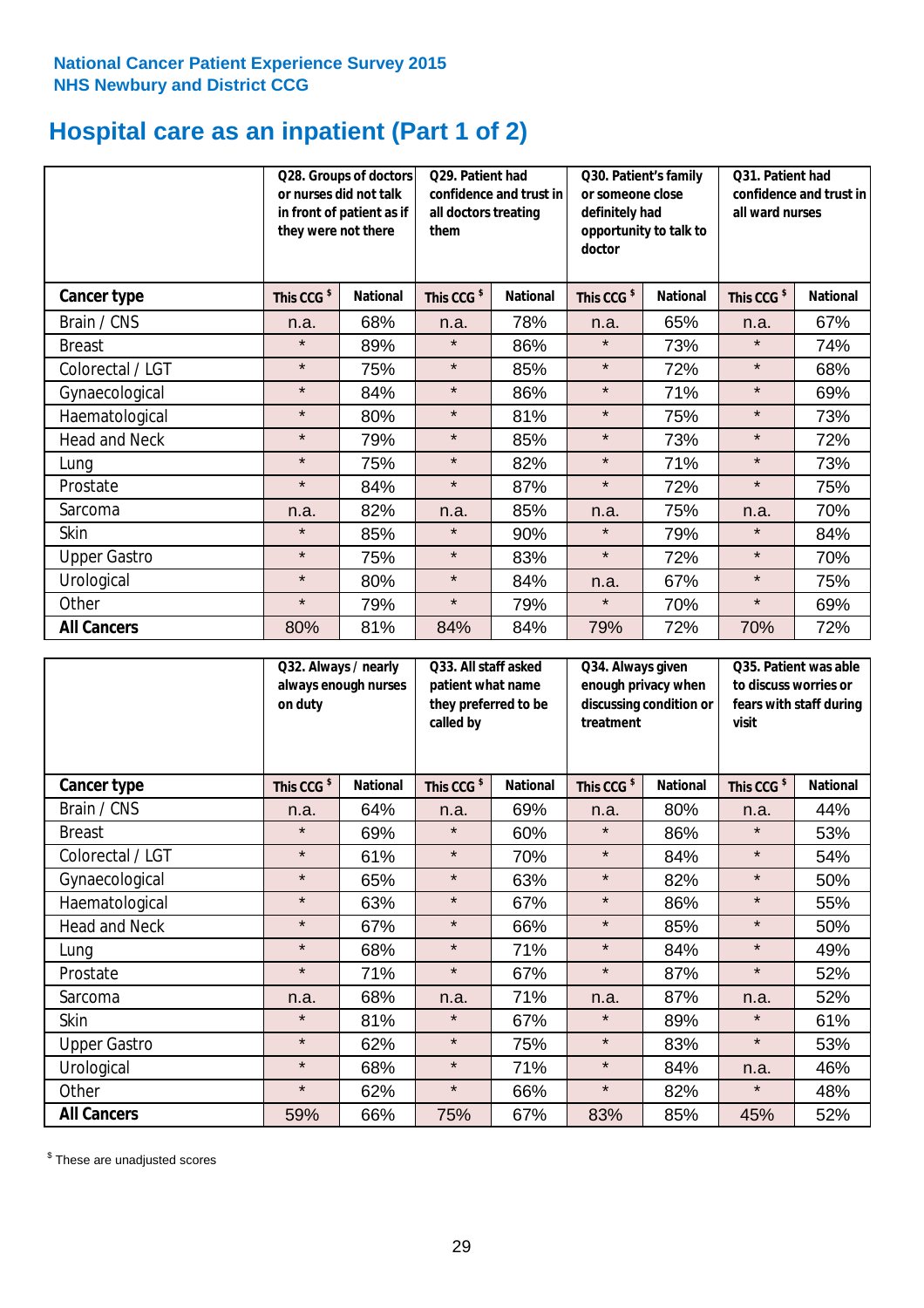## **Hospital care as an inpatient (Part 2 of 2)**

|                      | Q36. Hospital staff<br>definitely did<br>everything to help<br>control pain |                 | Q37. Always treated<br>with respect and<br>dignity by staff |                 | Q38. Given clear<br>written information<br>about what should /<br>should not do post<br>discharge |                 | Q39. Staff told patient<br>who to contact if<br>worried post discharge |                 |
|----------------------|-----------------------------------------------------------------------------|-----------------|-------------------------------------------------------------|-----------------|---------------------------------------------------------------------------------------------------|-----------------|------------------------------------------------------------------------|-----------------|
| Cancer type          | This CCG <sup>\$</sup>                                                      | <b>National</b> | This CCG <sup>\$</sup>                                      | <b>National</b> | This CCG <sup>\$</sup>                                                                            | <b>National</b> | This CCG <sup>\$</sup>                                                 | <b>National</b> |
| Brain / CNS          | n.a.                                                                        | 82%             | n.a.                                                        | 84%             | n.a.                                                                                              | 79%             | n.a.                                                                   | 91%             |
| <b>Breast</b>        | $\star$                                                                     | 86%             | $\star$                                                     | 88%             | $\star$                                                                                           | 90%             | $\star$                                                                | 95%             |
| Colorectal / LGT     | $\star$                                                                     | 84%             | $\star$                                                     | 86%             | $\star$                                                                                           | 83%             | $\star$                                                                | 94%             |
| Gynaecological       | $\star$                                                                     | 83%             | $\star$                                                     | 85%             | $\star$                                                                                           | 86%             | $\star$                                                                | 93%             |
| Haematological       | $\star$                                                                     | 84%             | $\star$                                                     | 89%             | $\star$                                                                                           | 79%             | $\star$                                                                | 95%             |
| <b>Head and Neck</b> | $\star$                                                                     | 84%             | $\star$                                                     | 88%             | $\star$                                                                                           | 86%             | $\star$                                                                | 92%             |
| Lung                 | $\star$                                                                     | 83%             | $\star$                                                     | 87%             | $\star$                                                                                           | 81%             | $\star$                                                                | 92%             |
| Prostate             | $\star$                                                                     | 85%             | $\star$                                                     | 91%             | $\star$                                                                                           | 87%             | $\star$                                                                | 94%             |
| Sarcoma              | n.a.                                                                        | 86%             | n.a.                                                        | 91%             | n.a.                                                                                              | 83%             | n.a.                                                                   | 94%             |
| Skin                 | $\star$                                                                     | 88%             | $\star$                                                     | 93%             | $\star$                                                                                           | 91%             | $\star$                                                                | 97%             |
| <b>Upper Gastro</b>  | $\star$                                                                     | 83%             | $\star$                                                     | 86%             | $\star$                                                                                           | 79%             | $\star$                                                                | 93%             |
| Urological           | n.a.                                                                        | 80%             | $\star$                                                     | 88%             | $\star$                                                                                           | 83%             | $\star$                                                                | 90%             |
| Other                | $\star$                                                                     | 82%             | $\star$                                                     | 85%             | $\star$                                                                                           | 80%             | $\star$                                                                | 92%             |
| <b>All Cancers</b>   | 83%                                                                         | 84%             | 86%                                                         | 87%             | 88%                                                                                               | 84%             | 98%                                                                    | 94%             |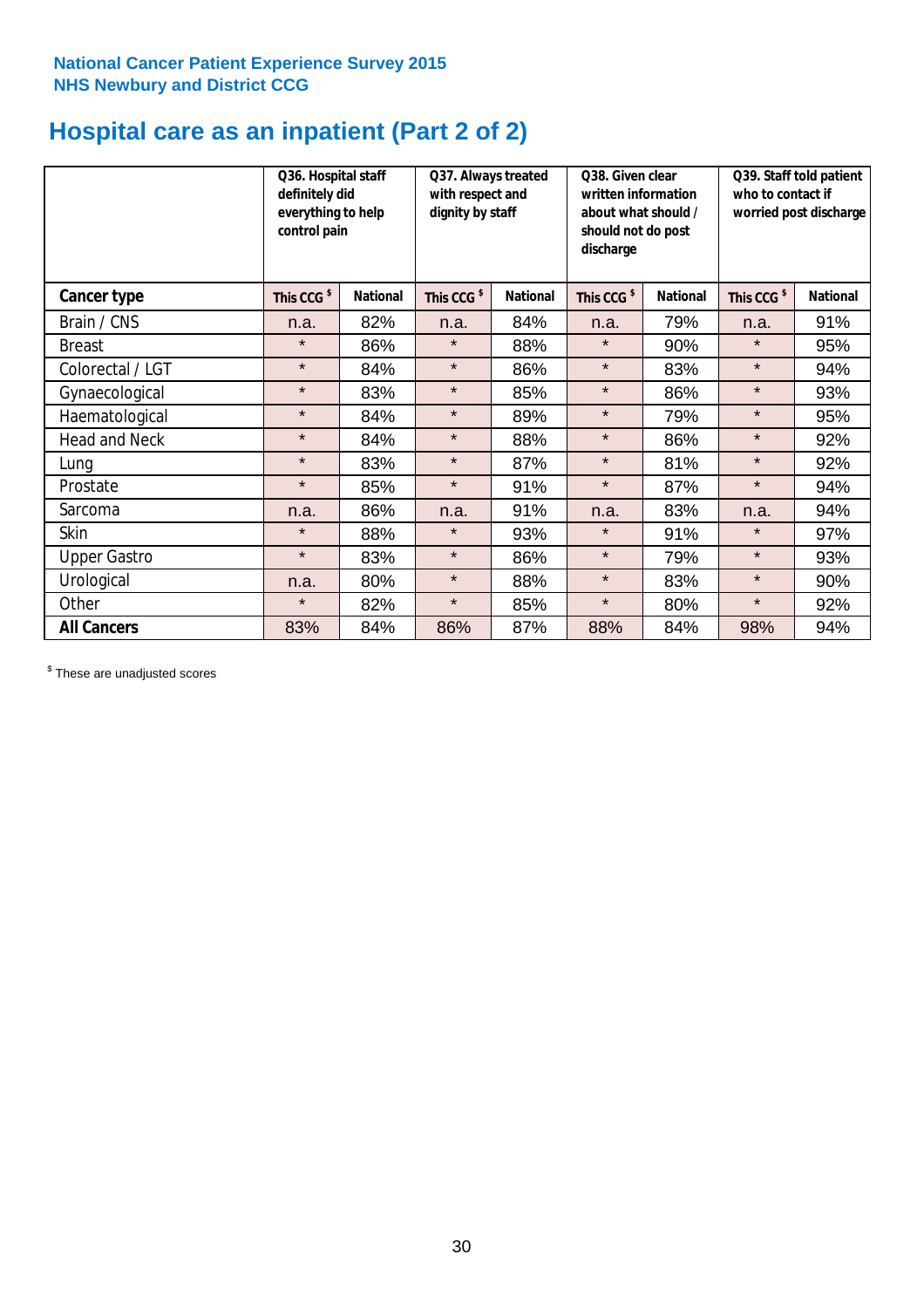## **Hospital care as a day patient / outpatient**

|                      | to discuss worries or<br>visit | Q41. Patient was able<br>fears with staff during | 042. Doctor had the<br>right notes and other<br>documentation with<br>them |                 | Q44. Beforehand<br>patient had all<br>information needed<br>about radiotherapy<br>treatment |                 | Q45. Patient given<br>understandable<br>information about<br>whether radiotherapy<br>was working |                 |
|----------------------|--------------------------------|--------------------------------------------------|----------------------------------------------------------------------------|-----------------|---------------------------------------------------------------------------------------------|-----------------|--------------------------------------------------------------------------------------------------|-----------------|
| Cancer type          | This CCG <sup>\$</sup>         | <b>National</b>                                  | This CCG <sup>\$</sup>                                                     | <b>National</b> | This CCG <sup>\$</sup>                                                                      | <b>National</b> | This CCG <sup>\$</sup>                                                                           | <b>National</b> |
| Brain / CNS          | n.a.                           | 65%                                              | n.a.                                                                       | 94%             | n.a.                                                                                        | 85%             | n.a.                                                                                             | 52%             |
| <b>Breast</b>        | $\star$                        | 70%                                              | $\star$                                                                    | 95%             | $\star$                                                                                     | 87%             | $\star$                                                                                          | 60%             |
| Colorectal / LGT     | $\star$                        | 73%                                              | $\star$                                                                    | 95%             | $\star$                                                                                     | 85%             | $\star$                                                                                          | 55%             |
| Gynaecological       | $\star$                        | 70%                                              | $\star$                                                                    | 96%             | n.a.                                                                                        | 85%             | n.a.                                                                                             | 64%             |
| Haematological       | $\star$                        | 74%                                              | $\star$                                                                    | 97%             | n.a.                                                                                        | 82%             | n.a.                                                                                             | 64%             |
| <b>Head and Neck</b> | $\star$                        | 69%                                              | $\star$                                                                    | 95%             | $\star$                                                                                     | 86%             | $\star$                                                                                          | 60%             |
| Lung                 | $\star$                        | 69%                                              | $\star$                                                                    | 96%             | $\star$                                                                                     | 86%             | $\star$                                                                                          | 59%             |
| Prostate             | $\star$                        | 69%                                              | $\star$                                                                    | 95%             | $\star$                                                                                     | 88%             | $\star$                                                                                          | 61%             |
| Sarcoma              | $\star$                        | 68%                                              | $\star$                                                                    | 97%             | $\star$                                                                                     | 88%             | $\star$                                                                                          | 63%             |
| Skin                 | $\star$                        | 73%                                              | $\star$                                                                    | 96%             | n.a.                                                                                        | 81%             | n.a.                                                                                             | 63%             |
| <b>Upper Gastro</b>  | $\star$                        | 68%                                              | $\star$                                                                    | 95%             | $\star$                                                                                     | 85%             | $\star$                                                                                          | 57%             |
| Urological           | $\star$                        | 65%                                              | $\star$                                                                    | 95%             | $\star$                                                                                     | 81%             | $\star$                                                                                          | 53%             |
| Other                | $\star$                        | 67%                                              | $\star$                                                                    | 95%             | $\star$                                                                                     | 83%             | $\star$                                                                                          | 59%             |
| <b>All Cancers</b>   | 73%                            | 70%                                              | 96%                                                                        | 96%             | 85%                                                                                         | 86%             | 58%                                                                                              | 60%             |

|                      | O47. Beforehand<br>patient had all<br>information needed<br>about chemotherapy<br>treatment |                 | Q48. Patient given<br>understandable<br>information about<br>whether<br>chemotherapy was<br>working |                 |  |
|----------------------|---------------------------------------------------------------------------------------------|-----------------|-----------------------------------------------------------------------------------------------------|-----------------|--|
| <b>Cancer type</b>   | This CCG <sup>\$</sup>                                                                      | <b>National</b> | This CCG <sup>\$</sup>                                                                              | <b>National</b> |  |
| Brain / CNS          | n.a.                                                                                        | 82%             | n.a.                                                                                                | 57%             |  |
| <b>Breast</b>        | $\star$                                                                                     | 83%             | $\star$                                                                                             | 62%             |  |
| Colorectal / LGT     | $\star$                                                                                     | 86%             | $\star$                                                                                             | 65%             |  |
| Gynaecological       | $\star$                                                                                     | 86%             | $\star$                                                                                             | 68%             |  |
| Haematological       | $\star$                                                                                     | 85%             | $\star$                                                                                             | 75%             |  |
| <b>Head and Neck</b> | $\star$                                                                                     | 80%             | $\star$                                                                                             | 52%             |  |
| Lung                 | $\star$                                                                                     | 85%             | $\star$                                                                                             | 68%             |  |
| Prostate             | n.a.                                                                                        | 83%             | n.a.                                                                                                | 69%             |  |
| Sarcoma              | n.a.                                                                                        | 82%             | n.a.                                                                                                | 70%             |  |
| Skin                 | $\star$                                                                                     | 92%             | $\star$                                                                                             | 80%             |  |
| <b>Upper Gastro</b>  | $\star$                                                                                     | 83%             | $\star$                                                                                             | 64%             |  |
| Urological           | $\star$                                                                                     | 83%             | $\star$                                                                                             | 66%             |  |
| Other                | $\star$                                                                                     | 85%             | $\star$                                                                                             | 70%             |  |
| <b>All Cancers</b>   | 90%                                                                                         | 84%             | 70%                                                                                                 | 68%             |  |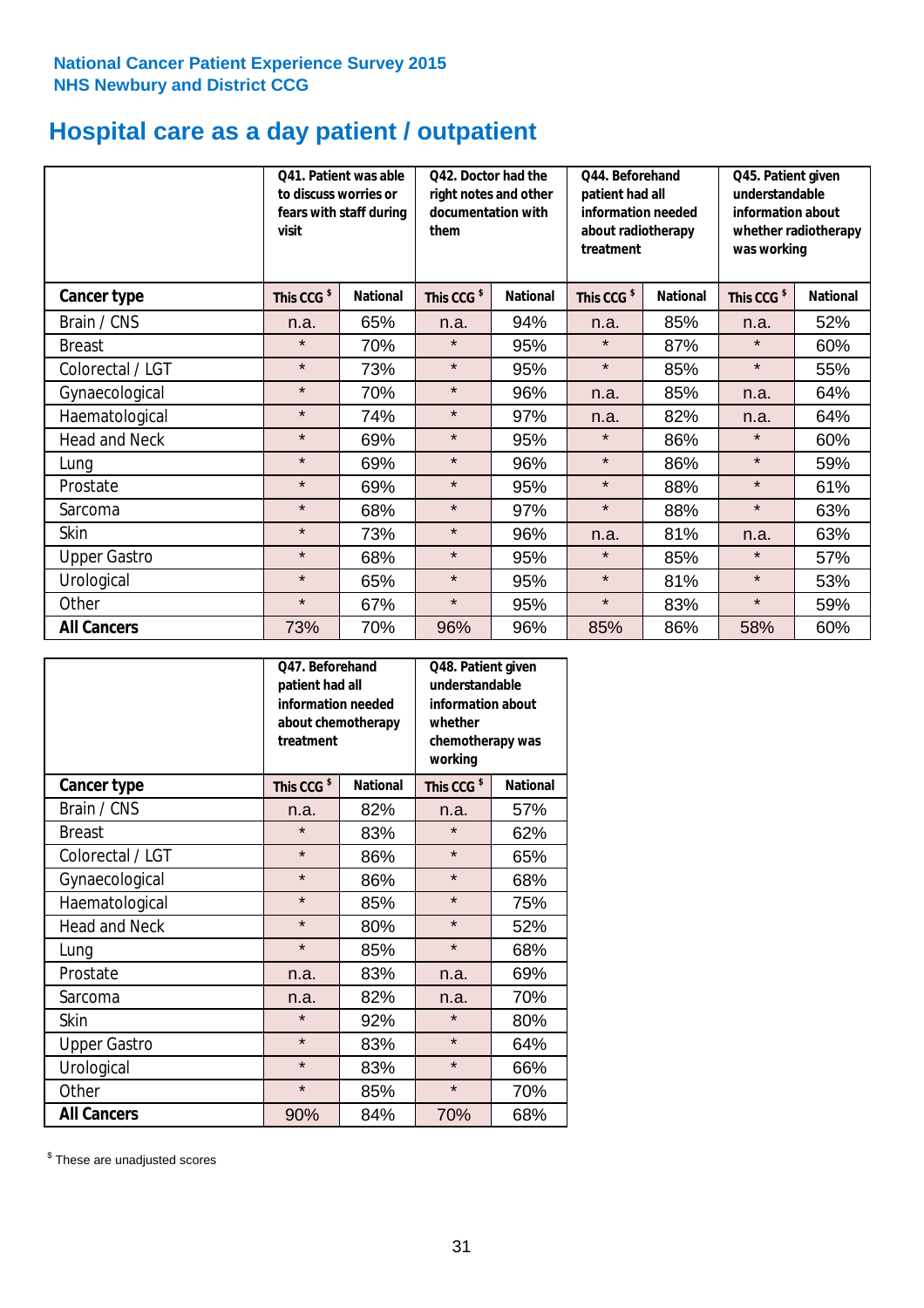## **Home care and support**

|                      | Q49. Hospital staff<br>gave family or | someone close all the<br>information needed to<br>help with care at home | Q50. Patient definitely<br>given enough support<br>from health or social<br>services during<br>treatment |                 | Q51. Patient definitely<br>given enough support<br>from health or social<br>services after<br>treatment |                 |
|----------------------|---------------------------------------|--------------------------------------------------------------------------|----------------------------------------------------------------------------------------------------------|-----------------|---------------------------------------------------------------------------------------------------------|-----------------|
| <b>Cancer type</b>   | This CCG <sup>\$</sup>                | <b>National</b>                                                          | This CCG <sup>\$</sup>                                                                                   | <b>National</b> | This CCG <sup>\$</sup>                                                                                  | <b>National</b> |
| Brain / CNS          | n.a.                                  | 56%                                                                      | n.a.                                                                                                     | 44%             | n.a.                                                                                                    | 44%             |
| <b>Breast</b>        | $\star$                               | 57%                                                                      | $\star$                                                                                                  | 54%             | $\star$                                                                                                 | 40%             |
| Colorectal / LGT     | $\star$                               | 60%                                                                      | $\star$                                                                                                  | 62%             | $\star$                                                                                                 | 52%             |
| Gynaecological       | $\star$                               | 56%                                                                      | $\star$                                                                                                  | 52%             | n.a.                                                                                                    | 42%             |
| Haematological       | $\star$                               | 60%                                                                      | $\star$                                                                                                  | 52%             | $\star$                                                                                                 | 43%             |
| <b>Head and Neck</b> | $\star$                               | 59%                                                                      | $\star$                                                                                                  | 53%             | $\star$                                                                                                 | 50%             |
| Lung                 | $\star$                               | 57%                                                                      | $\star$                                                                                                  | 52%             | $\star$                                                                                                 | 42%             |
| Prostate             | $\star$                               | 55%                                                                      | $\star$                                                                                                  | 47%             | $\star$                                                                                                 | 43%             |
| Sarcoma              | $\star$                               | 59%                                                                      | $\star$                                                                                                  | 58%             | n.a.                                                                                                    | 53%             |
| Skin                 | $\star$                               | 67%                                                                      | $\star$                                                                                                  | 58%             | $\star$                                                                                                 | 61%             |
| <b>Upper Gastro</b>  | $\star$                               | 59%                                                                      | $\star$                                                                                                  | 54%             | $\star$                                                                                                 | 45%             |
| Urological           | n.a.                                  | 55%                                                                      | n.a.                                                                                                     | 47%             | n.a.                                                                                                    | 44%             |
| Other                | $\star$                               | 54%                                                                      | $\star$                                                                                                  | 55%             | $\star$                                                                                                 | 48%             |
| <b>All Cancers</b>   | 59%                                   | 58%                                                                      | 58%                                                                                                      | 54%             | 42%                                                                                                     | 45%             |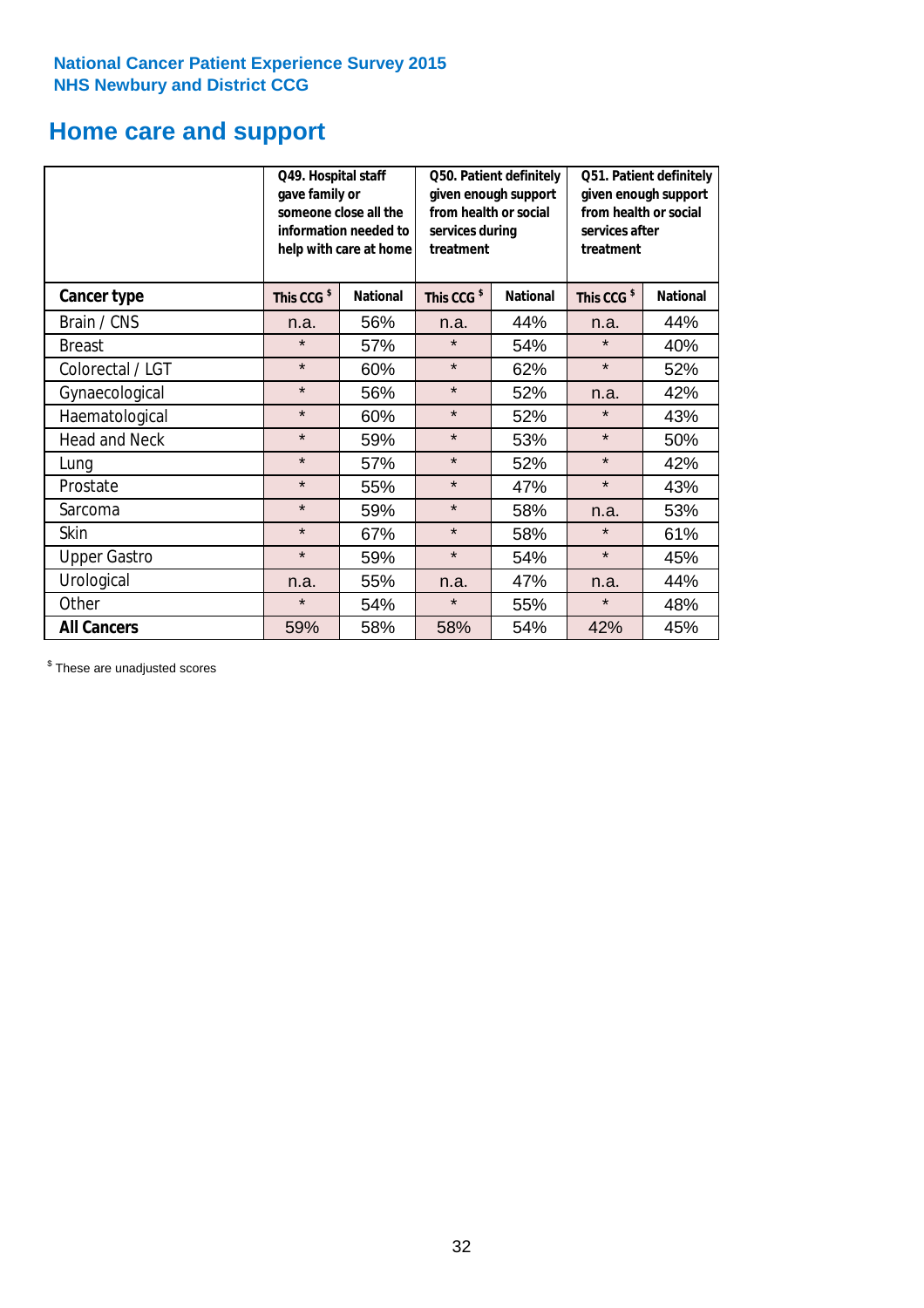## **Care from your general practice**

|                      | information about<br>treatment | Q52. GP given enough<br>patient's condition and | Q53. Practice staff<br>definitely did<br>everything they could<br>to support patient |                 |  |
|----------------------|--------------------------------|-------------------------------------------------|--------------------------------------------------------------------------------------|-----------------|--|
| <b>Cancer type</b>   | This CCG <sup>\$</sup>         | <b>National</b>                                 | This CCG <sup>\$</sup>                                                               | <b>National</b> |  |
| Brain / CNS          | n.a.                           | 94%                                             | n.a.                                                                                 | 59%             |  |
| <b>Breast</b>        | $\star$                        | 96%                                             | $\star$                                                                              | 63%             |  |
| Colorectal / LGT     | $\star$                        | 95%                                             | $\star$                                                                              | 63%             |  |
| Gynaecological       | $\star$                        | 95%                                             | $\star$                                                                              | 59%             |  |
| Haematological       | $\star$                        | 96%                                             | $\star$                                                                              | 61%             |  |
| <b>Head and Neck</b> | $\star$                        | 93%                                             | $\star$                                                                              | 60%             |  |
| Lung                 | $\star$                        | 95%                                             | $\star$                                                                              | 62%             |  |
| Prostate             | $\star$                        | 95%                                             | $\star$                                                                              | 67%             |  |
| Sarcoma              | $\star$                        | 97%                                             | $\star$                                                                              | 65%             |  |
| Skin                 | $\star$                        | 97%                                             | $\star$                                                                              | 71%             |  |
| <b>Upper Gastro</b>  | $\star$                        | 94%                                             | $\star$                                                                              | 62%             |  |
| Urological           | n.a.                           | 95%                                             | $\star$                                                                              | 64%             |  |
| Other                | $\star$                        | 95%                                             | $\star$                                                                              | 61%             |  |
| <b>All Cancers</b>   | 93%                            | 95%                                             | 69%                                                                                  | 63%             |  |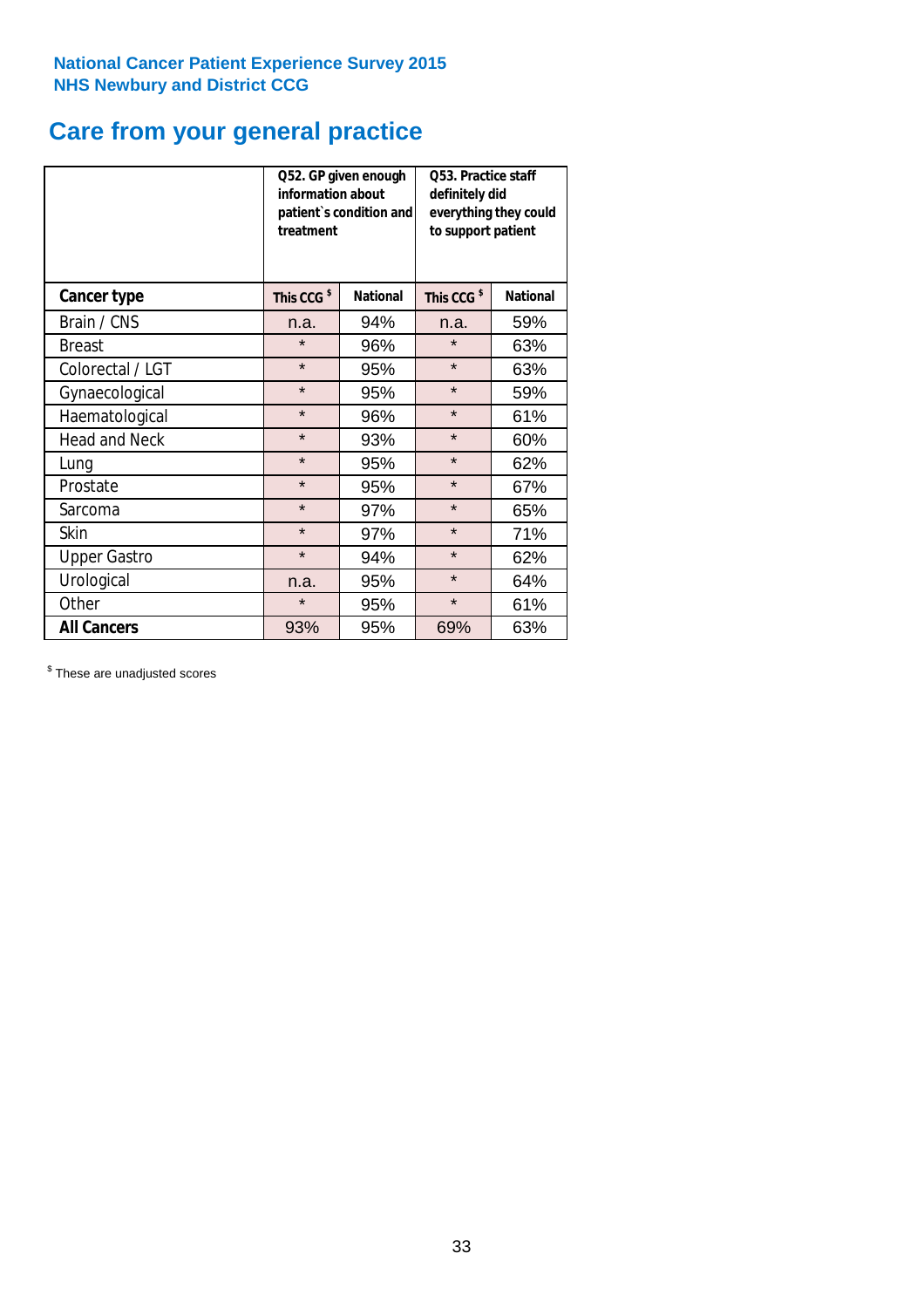## **Your overall NHS care**

|                      | Q54. Hospital and<br>community staff<br>always worked well<br>together |                 | Q55. Patient given a<br>care plan |                 | Q56. Overall the<br>administration of the<br>care was very good /<br>qood |                 | Q57. Length of time for<br>attending clinics and<br>appointments was<br>right |                 |
|----------------------|------------------------------------------------------------------------|-----------------|-----------------------------------|-----------------|---------------------------------------------------------------------------|-----------------|-------------------------------------------------------------------------------|-----------------|
| <b>Cancer type</b>   | This CCG <sup>\$</sup>                                                 | <b>National</b> | This CCG <sup>\$</sup>            | <b>National</b> | This CCG <sup>\$</sup>                                                    | <b>National</b> | This CCG <sup>\$</sup>                                                        | <b>National</b> |
| Brain / CNS          | n.a.                                                                   | 45%             | n.a.                              | 29%             | n.a.                                                                      | 84%             | n.a.                                                                          | 60%             |
| <b>Breast</b>        | $\star$                                                                | 60%             | $\star$                           | 35%             | $\star$                                                                   | 90%             | $\star$                                                                       | 64%             |
| Colorectal / LGT     | $\star$                                                                | 60%             | $\star$                           | 36%             | $\star$                                                                   | 88%             | $\star$                                                                       | 68%             |
| Gynaecological       | $\star$                                                                | 58%             | $\star$                           | 29%             | $\star$                                                                   | 89%             | $\star$                                                                       | 66%             |
| Haematological       | $\star$                                                                | 63%             | $\star$                           | 33%             | $\star$                                                                   | 92%             | $\star$                                                                       | 62%             |
| <b>Head and Neck</b> | $\star$                                                                | 58%             | $\star$                           | 34%             | $\star$                                                                   | 89%             | $\star$                                                                       | 65%             |
| Lung                 | $\star$                                                                | 63%             | $\star$                           | 32%             | $\star$                                                                   | 89%             | $\star$                                                                       | 70%             |
| Prostate             | $\star$                                                                | 63%             | $\star$                           | 36%             | $\star$                                                                   | 87%             | $\star$                                                                       | 71%             |
| Sarcoma              | $\star$                                                                | 60%             | n.a.                              | 31%             | $\star$                                                                   | 90%             | $\star$                                                                       | 63%             |
| Skin                 | $\star$                                                                | 69%             | $\star$                           | 39%             | $\star$                                                                   | 89%             | $\star$                                                                       | 73%             |
| <b>Upper Gastro</b>  | $\star$                                                                | 58%             | $\star$                           | 36%             | $\star$                                                                   | 88%             | $\star$                                                                       | 66%             |
| Urological           | $\star$                                                                | 62%             | $\star$                           | 26%             | $\star$                                                                   | 84%             | $\star$                                                                       | 73%             |
| Other                | $\star$                                                                | 56%             | $\star$                           | 29%             | $\star$                                                                   | 87%             | $\star$                                                                       | 61%             |
| <b>All Cancers</b>   | 55%                                                                    | 61%             | 22%                               | 33%             | 85%                                                                       | 89%             | 69%                                                                           | 66%             |

|                      | Q58. Taking part in<br>cancer research | discussed with patient | Q59. Patient's average<br>rating of care scored<br>from very poor to very<br>good |                 |  |
|----------------------|----------------------------------------|------------------------|-----------------------------------------------------------------------------------|-----------------|--|
| <b>Cancer type</b>   | This CCG <sup>\$</sup>                 | <b>National</b>        | This CCG <sup>\$</sup>                                                            | <b>National</b> |  |
| Brain / CNS          | n.a.                                   | 32%                    | n.a.                                                                              | 8.5             |  |
| <b>Breast</b>        | $\star$                                | 28%                    | $\star$                                                                           | 8.8             |  |
| Colorectal / LGT     | $\star$                                | 22%                    | $\star$                                                                           | 8.7             |  |
| Gynaecological       | $\star$                                | 27%                    | $\star$                                                                           | 8.7             |  |
| Haematological       | $\star$                                | 36%                    | $\star$                                                                           | 8.8             |  |
| <b>Head and Neck</b> | $\star$                                | 21%                    | $\star$                                                                           | 8.6             |  |
| Lung                 | $\star$                                | 34%                    | $\star$                                                                           | 8.6             |  |
| Prostate             | $\star$                                | 35%                    | $\star$                                                                           | 8.6             |  |
| Sarcoma              | $\star$                                | 29%                    | $\star$                                                                           | 8.7             |  |
| Skin                 | $\star$                                | 17%                    | $\star$                                                                           | 8.9             |  |
| <b>Upper Gastro</b>  | $\star$                                | 30%                    | $\star$                                                                           | 8.6             |  |
| Urological           | $\star$                                | 14%                    | $\star$                                                                           | 8.5             |  |
| Other                | $\star$                                | 31%                    | $\star$                                                                           | 8.6             |  |
| <b>All Cancers</b>   | 35%                                    | 28%                    | 8.7                                                                               | 8.7             |  |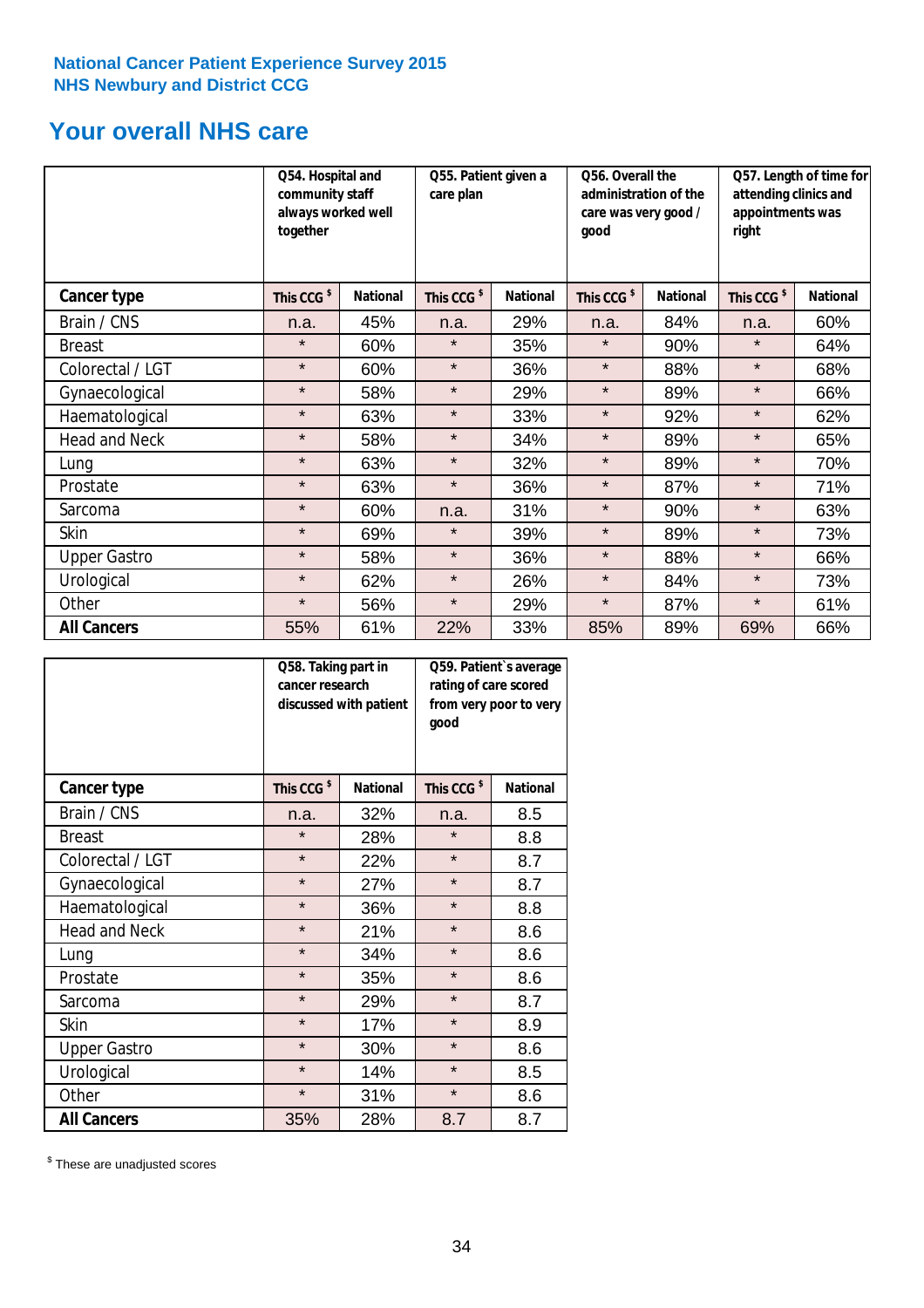## **Annex**

## **Methodology**

The sample for the survey included all adult (aged 16 and over) NHS patients, with a confirmed primary diagnosis of cancer, discharged from an NHS Trust after an inpatient episode or day case attendance for cancer related treatment in the months of April, May and June 2015.

The patients included in the sample had relevant cancer ICD10 codes (C00-99 excluding C44 and C84, and D05) in the first diagnosis field of their patient records, applied to their patient files by the relevant NHS Trust, and were alive at the point at which fieldwork commenced. Deceased checks were undertaken on up to three occasions during fieldwork, to ensure that questionnaires were not sent to patients who had died since their treatment.

Trust samples were checked rigorously for duplicates and patient lists were also de-duplicated nationally to ensure that patients did not receive multiple copies of questionnaires.

The fieldwork for the survey was undertaken between October 2015 and March 2016.

For the first time, the survey used a mixed mode methodology. Questionnaires were sent by post with two reminders where necesssary, but also included an option to complete online. A Freephone helpline was available for respondents to ask questions about the survey, to enable them to complete their questionnaires over the phone, and to provide access to a translation and interpreting facility for those whose first language was not English.

The Health Research Authority supported the survey by granting Section 251 approval.

## **Further information**

Further information on survey methodology, as well as all of the national and local reports and data, is available at www.ncpes.co.uk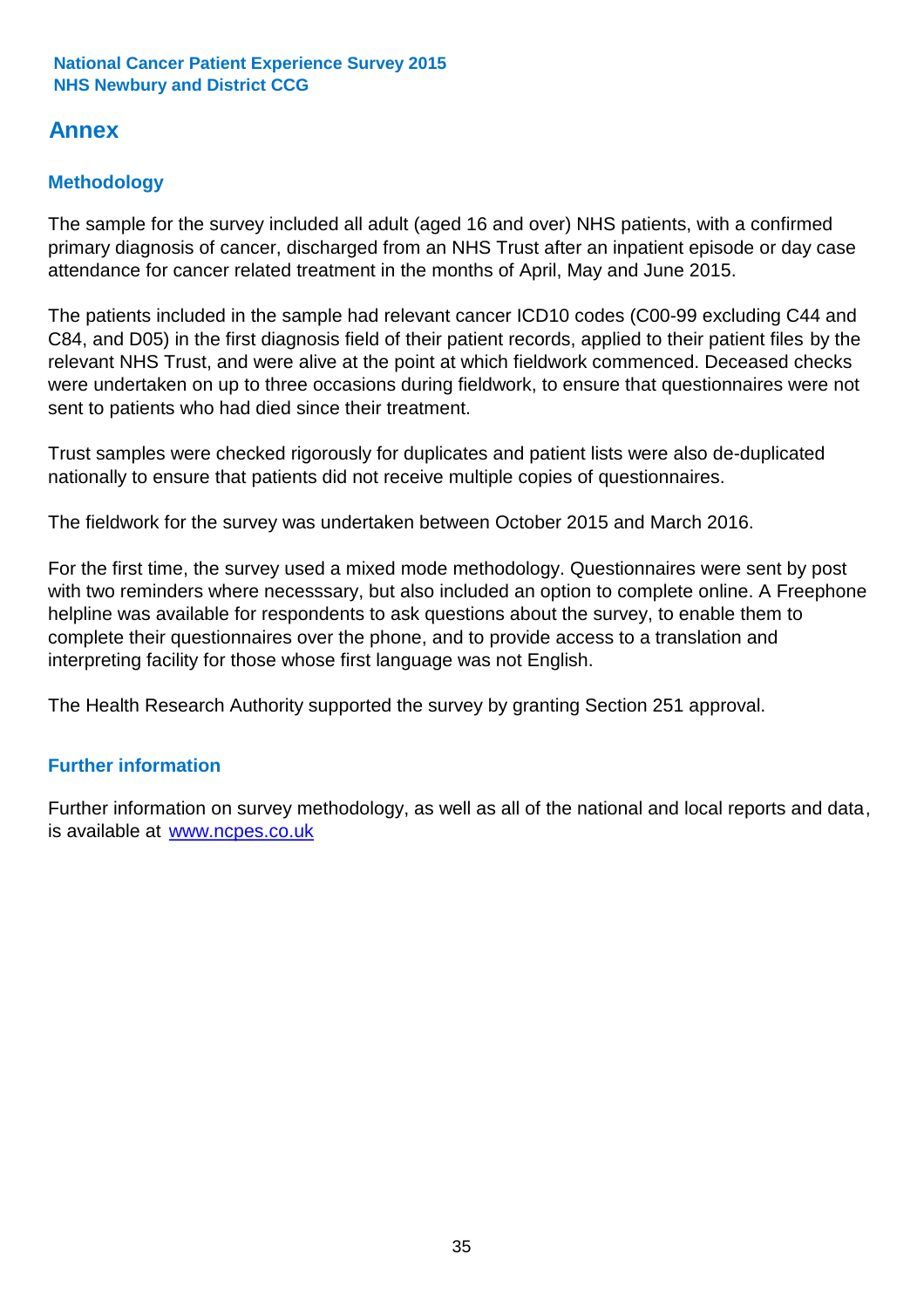### **Redevelopment of the 2015 survey**

A number of significant changes have been made to the National Cancer Patient Experience Survey in 2015:

- the length of the questionnaire has been reduced
- response options have been reviewed and changed to make them consistent throughout the survey
- some of the questions and / or answer options have been changed so that they are now in line with questions in other patient surveys (e.g. the Care Quality Commission national patient surveys), to improve comparability between them
- the topic areas within the questionnaire have been redesigned to capture the whole patient journey.

There are 50 questions in the questionnaire that relate directly to patient experience. Of these, 14 remain unchanged from previous years; and a further 21 have been slightly amended. We draw caution in directly comparing data from the 2015 survey to the findings of the previous CPES surveys, even for identical questions. Changes in the structure of the survey instrument (questionnaire) and also the administration of the survey (calendar period and length of time from sampling to field work start and completion) may influence nationwide averages, although these features will not greatly impact on relative comparisons (e.g. between patient groups or hospitals).

The other 15 questions are either new or substantially changed from previous years.

It is expected that there will be few, if any changes, to the questionnaire going forward so we will be able to compare the results year on year. Where changes are necessary they are expected to be for methodological reasons or to improve question reliability.

Another significant change in 2015 is that an online version of the questionnaire has been developed. The online version was developed to make the questionnaire more accessible for respondents. This may have an impact on the demographic characteristics of the respondents. This may be an improvement if previously underrepresented groups have responded. However, changes to the demographics of respondents may have implications on the overall results - and again, leads us to draw caution in directly comparing results with previous years.

### **Official Statistics**

The 2015 survey data has been published for the first time as Official Statistics. The 2015 survey data has been produced and published in line with the Code of Practice for Official Statistics.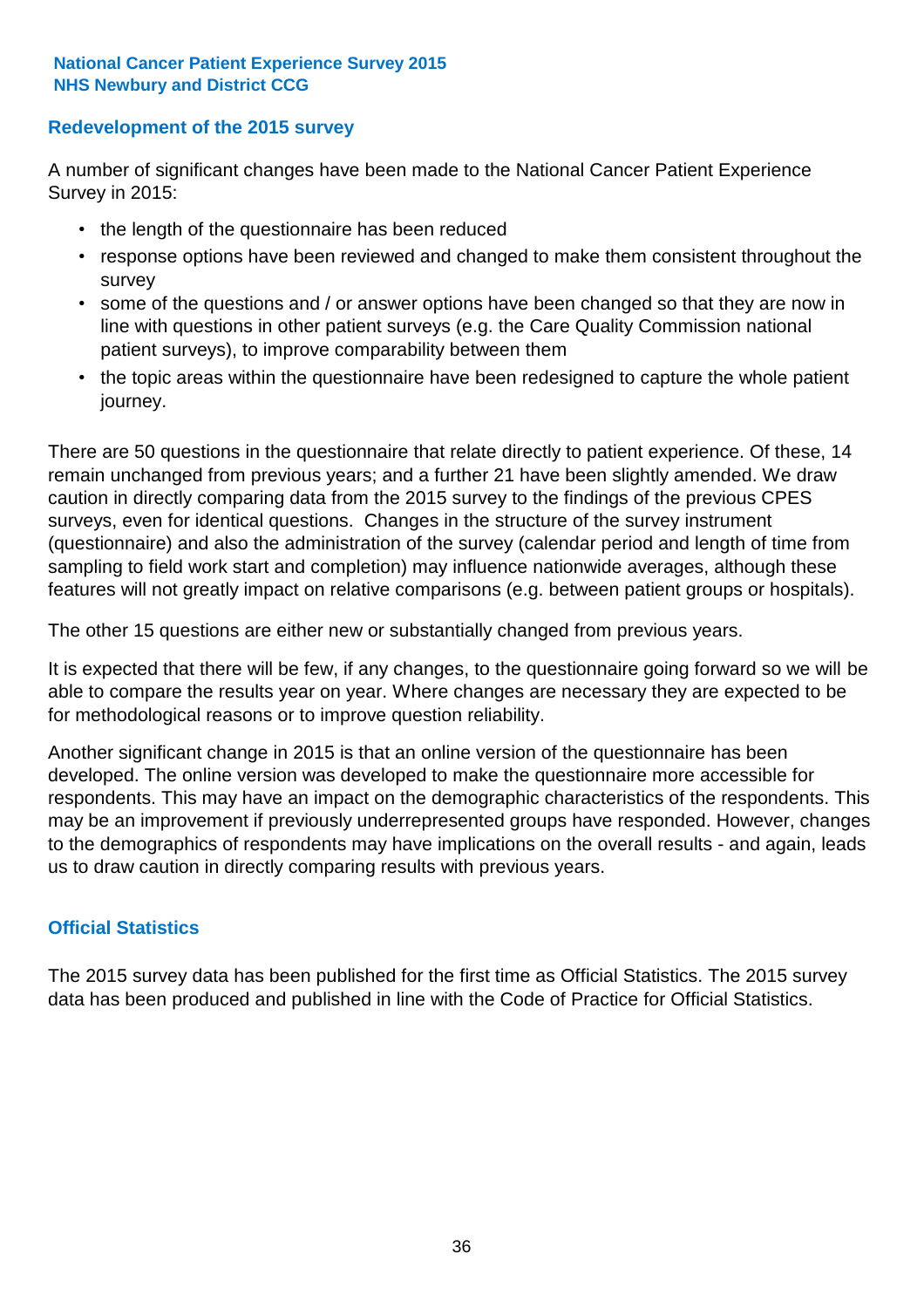### **Scoring methodologies**

49 of the 50 questions relating directly to patient experience have been summarised as the score of the percentage of patients who reported a positive experience. For example:

- question 6 asks: "Overall, how did you feel about the length of time you had to wait for your test to be done?". Responses have been recorded as positive only for those patients who selected the first option ("It was about right")
- question 11 asks: "When you were told you had cancer, were you given written information about the type of cancer you had?". Responses have been recorded as positive only for those patients who selected the first option ("Yes, and it was easy to understand").

Where options do not provide any information on positive/negative patient experience (e.g. "Don't know / can't remember"), they are excluded from the score.

The other question (question 59) asks respondents to rate their overall care on a scale of 0 to 10. Scores have been given as an average on this scale.

A copy of the 2015 questionnaire, marked up with all of these scoring conventions, is available at www.ncpes.co.uk

Further details on the scoring methodology can be found in the technical document for the survey, available at <u>www.ncpes.co.uk</u>

#### **Case-mix adjustment**

For the first time in 2015, case-mix adjusted findings are being presented alongside unadjusted results for CCGs. Case-mix adjustment allows us to account for the impact that differing patient populations might have on results. By using the case-mix adjusted estimates we can obtain a greater understanding of how a CCG is performing given their patient population.

The factors taken into account in this case-mix adjustment are gender, age, ethnic group, deprivation, and tumour group.

For further details on case-mix adjustment, please refer to the technical document for the survey, available at www.ncpes.co.uk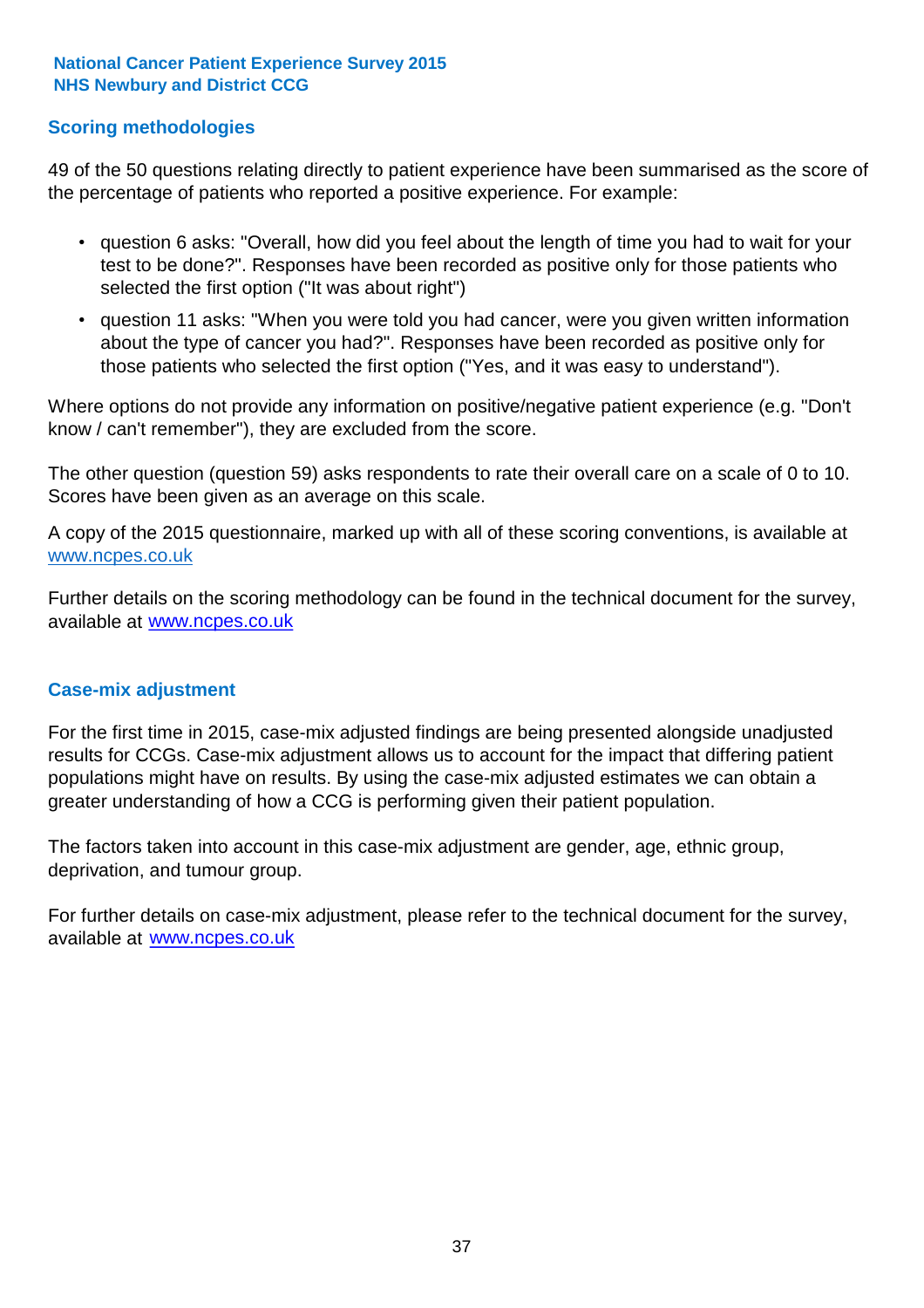### **Response Rates**

|                 | Sample<br><b>Size</b> | <b>Excluded</b> | Adjusted<br><b>Sample</b> | <b>Not</b><br><b>Returned   Refused  </b> | Blank | Completed | Response<br>Rate |
|-----------------|-----------------------|-----------------|---------------------------|-------------------------------------------|-------|-----------|------------------|
| <b>National</b> | 116,991               | 8.719           | 108,272                   | 33,168                                    | 3.918 | 71,186    | 66%              |
| <b>10M</b>      | 145                   | 10 <sub>l</sub> | 135                       | 30 <sub>l</sub>                           |       | 100       | 74%              |

#### **Respondents by tumour group**

The tables below show the numbers of patients from each tumour group and the age and gender distribution of these patients.

| <b>Tumour Group</b>  | Number of<br>respondents* |
|----------------------|---------------------------|
| Brain / CNS          | 0                         |
| <b>Breast</b>        | 20                        |
| Gynaecological       | 3                         |
| Colorectal / LGT     | 13                        |
| Lung                 | 8                         |
| <b>Skin</b>          | 2                         |
| Haematological       | 15                        |
| <b>Upper Gastro</b>  | $\overline{7}$            |
| Other                | $\overline{4}$            |
| Urological           | 1                         |
| Prostate             | 15                        |
| Sarcoma              | 1                         |
| <b>Head and Neck</b> | 11                        |

*\* These figures may not match the numerator for all questions in the 'Comparisons by tumour group' section of this report, because not all questions were answered by all respondents.*

### **Respondents by age and gender**

The questionnaire asked respondents to give their year of birth. This information has been amalgamated into 8 age bands. The age and gender distribution for the CCG was as follows:

|             | 16-24 | 25-34 | 35-44 | 45-54 | 55-64 | 65-74 | 75-84 | $85+$ | <b>Total</b> |
|-------------|-------|-------|-------|-------|-------|-------|-------|-------|--------------|
| <b>Male</b> |       |       |       |       | 10    | 25    | 15    |       | 57           |
| Female      |       |       |       |       |       | 18    |       |       | 43           |
| Total       |       |       |       | 10    | 19    | 43    | 19    |       | 100          |